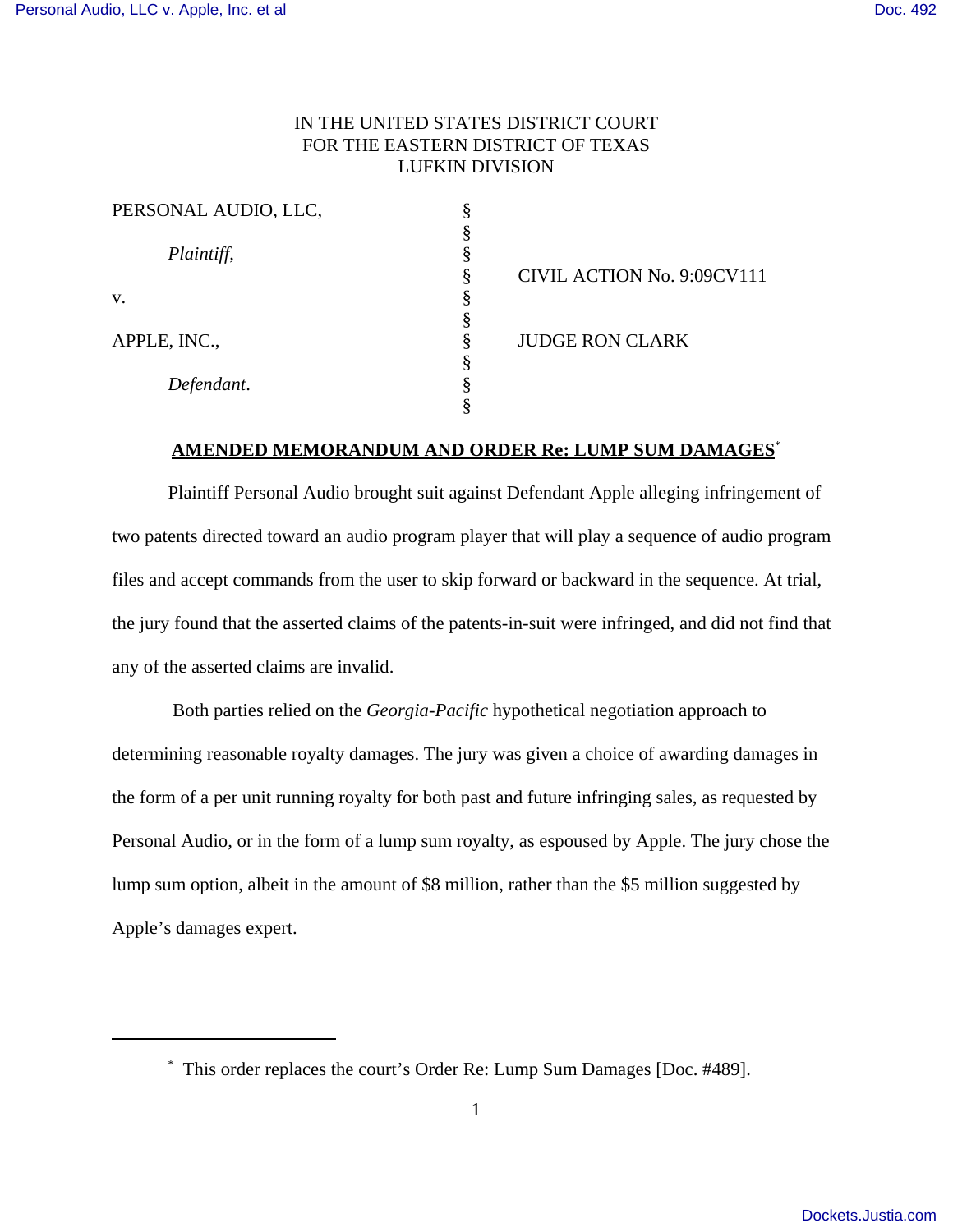This order addresses whether the lump sum royalty awarded by the jury is supported by the evidence, and whether it may fairly be construed as granting Apple a fully paid up license for all past and future sales of Apple products that incorporate the patented technology. Personal Audio asserts that the lump sum award should apply only to those accused products actually tried before the jury, arguing that the jury did not hear evidence of sales of other current allegedly infringing Apple products, nor evidence of projected sales of products that Apple might develop in the future. Personal Audio also complains of the wording of the jury instructions and of the verdict question dealing with lump sum damages.

Personal Audio had the burden to prove the amount of its damages and may not now complain that the jury did not consider evidence that Personal Audio did not offer. Having chosen to rely on the hypothetical negotiation approach to damages, Personal Audio cannot complain that the jury's or the court's attention should not have focused primarily on factors that would have been known and considered by reasonable negotiators on the date of first infringement. There is sufficient evidence in the record from which the jury could have concluded that a lump sum royalty would have been considered and accepted by reasonable and well-informed negotiators at the time of first infringement. Further, the amount of the jury's award is not so low as to be unsupported by the evidence. Both the form and amount of the jury's award meet the statutory requirement of 35 U.S.C. § 284—an adequate award, not less than a reasonable royalty.

The jury was instructed on the effect of a lump sum award. Personal Audio's post-verdict objections to the jury instructions and verdict question are untimely. Further, the court finds that, in light of the jury instructions and verdict form, the presentations of the parties' respective

2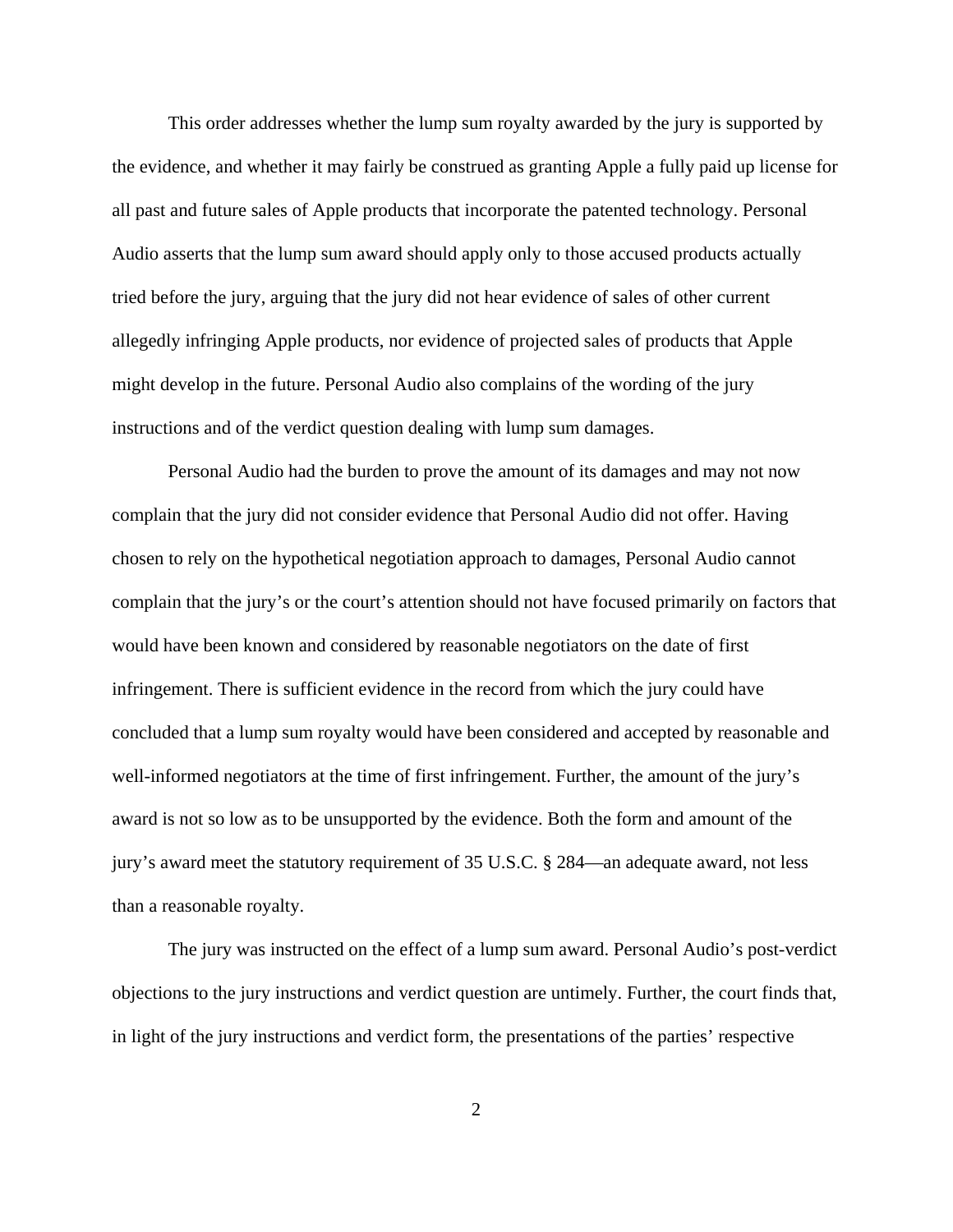damages experts, and the closing arguments of counsel, there was no confusion on the part of the jury that selection of a lump sum royalty would cut Personal Audio off from additional recovery for Apple's future use of the patented technology. In light of the history of this case, the court finds no unfairness to Personal Audio in entering judgment on the jury's verdict.

#### **I. BACKGROUND**

### **A. Patent Background and Technology**

Plaintiff Personal Audio, LLC ("Personal Audio") filed suit against Defendant Apple, Inc. ("Apple") claiming infringement of United States Patent Nos. 6,199,076 ("the '076 patent") and 7,509,178 ("the '178 patent"). Personal Audio asserted claims 1, 3, and 15 of the '076 patent and claims 1, 6, 13, and 14 of the '178 patent. The patents-in-suit are directed toward an audio program player that will play a sequence of audio program segments or files and accept commands from the user to skip forward or backward in the sequence. A "sequencing file," which is "received" or "downloaded" from outside the player, defines the sequence of audio program files, i.e. the order in which the files will be played or what file comes next when the user issues a command to skip forward or backward in the sequence. In some claims, the audio program files themselves are also downloaded from outside the player.

#### **B. Separate Trials**

The two patents-in-suit stem from the same application and share the same forty-five-column specification, which was described by both sides at trial as "dense, mind-numbing text." The claims of the patents are technically complex and include computer-implemented means-plus-function limitations with software algorithms as corresponding structure. Personal Audio accused multiple generations of Apple devices across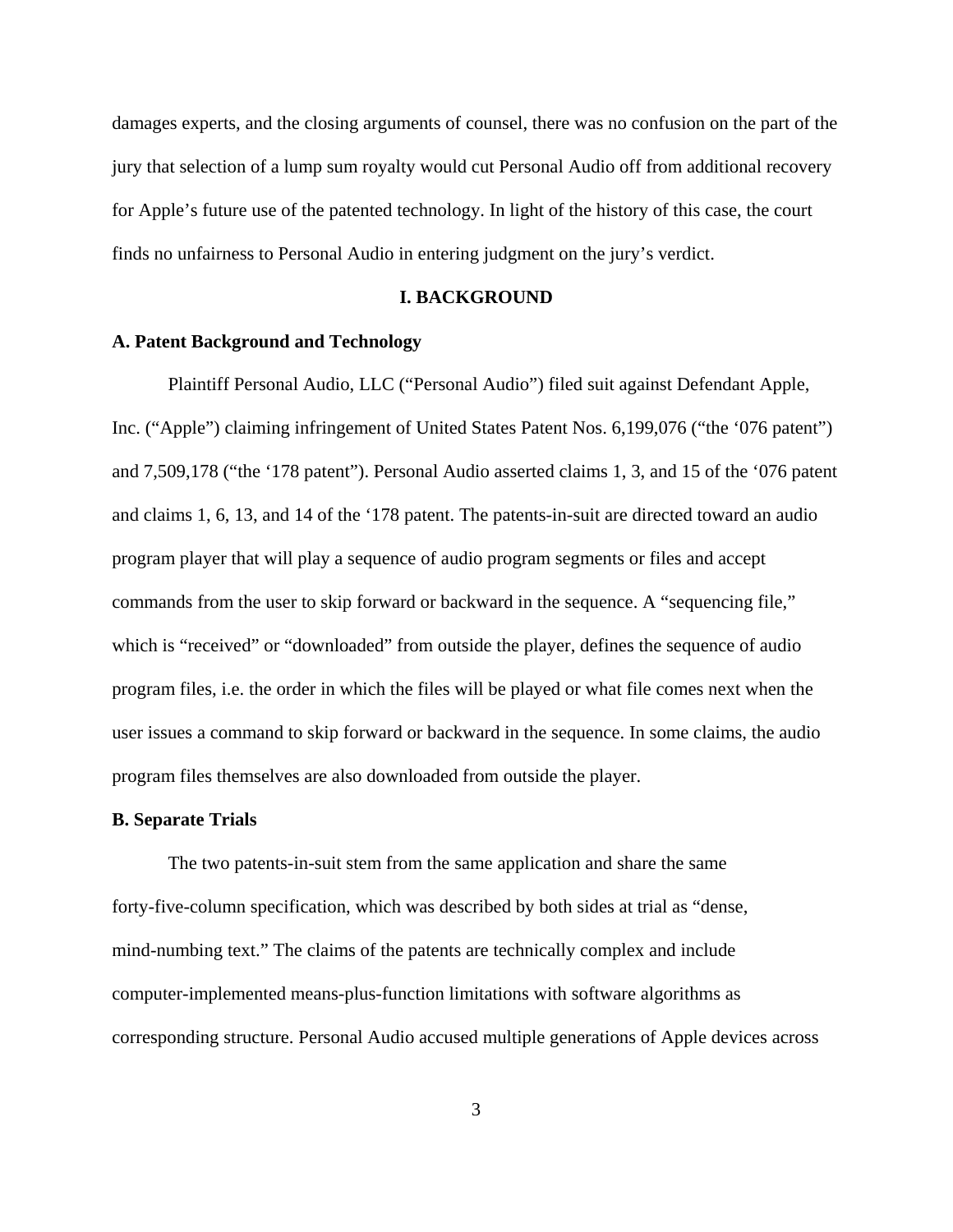various product lines of infringement. The accused products included the iPod Classic, iPod Mini, iPod Nano, and iPod Shuffle product lines ("iPod products"), as well as the iPod Touch, iPhone, and iPad product lines ("iOS products").

The case was originally set to be tried in March 2011. At a hearing in January 2011, continuance of the trial date was discussed, and the court suggested to the parties that, given the complexity of the infringement and validity issues and the number of accused devices, it would be prudent to bifurcate certain issues or products and hold separate trials in order to make the case more understandable to the jury. [Doc. #305, Jan. 11, 2011 Hr'g Tr. p. 26, l. 8 to p. 27, l. 13; *id.* at p. 30, 11, 7-22.] The court instructed the parties to meet and confer regarding the possibility of separate trials, and to submit proposals to the court. [Doc. #305 at p. 41, l. 13 to p. 43, l. 4; *id.* at p. 45, l. 12 to p. 46, l. 5; *id.* at p. 47, l. 24 to p. 50, l. 1; *id.* at p. 52, l. 9 to p. 53, l. 18.]

Each side then submitted a letter to the court regarding the possibility of splitting the case into two trials. The parties agreed that dividing the case would simplify presentation to the jury, although they disagreed on the exact split of accused products. [Doc. #480-2, Jan. 18, 2011 Letter from Apple's Counsel to Court; Doc. #480-3, Jan. 18, 2011 Letter from Personal Audio's Counsel to Court.] After considering the parties' proposals, the court held a second hearing at which it ordered that the case would be tried in two parts, with the first trial addressing infringement by the iPod products,<sup>1</sup> as well as Apple's allegations of invalidity and unenforceability, and the second trial addressing infringement by the iOS products. [Doc. #306,

<sup>&</sup>lt;sup>1</sup> Personal Audio dropped its claims against the iPod Shuffle prior to trial, so the iPod products considered at the first trial consisted of various generations of the iPod Classic, iPod Mini, and iPod Nano product lines.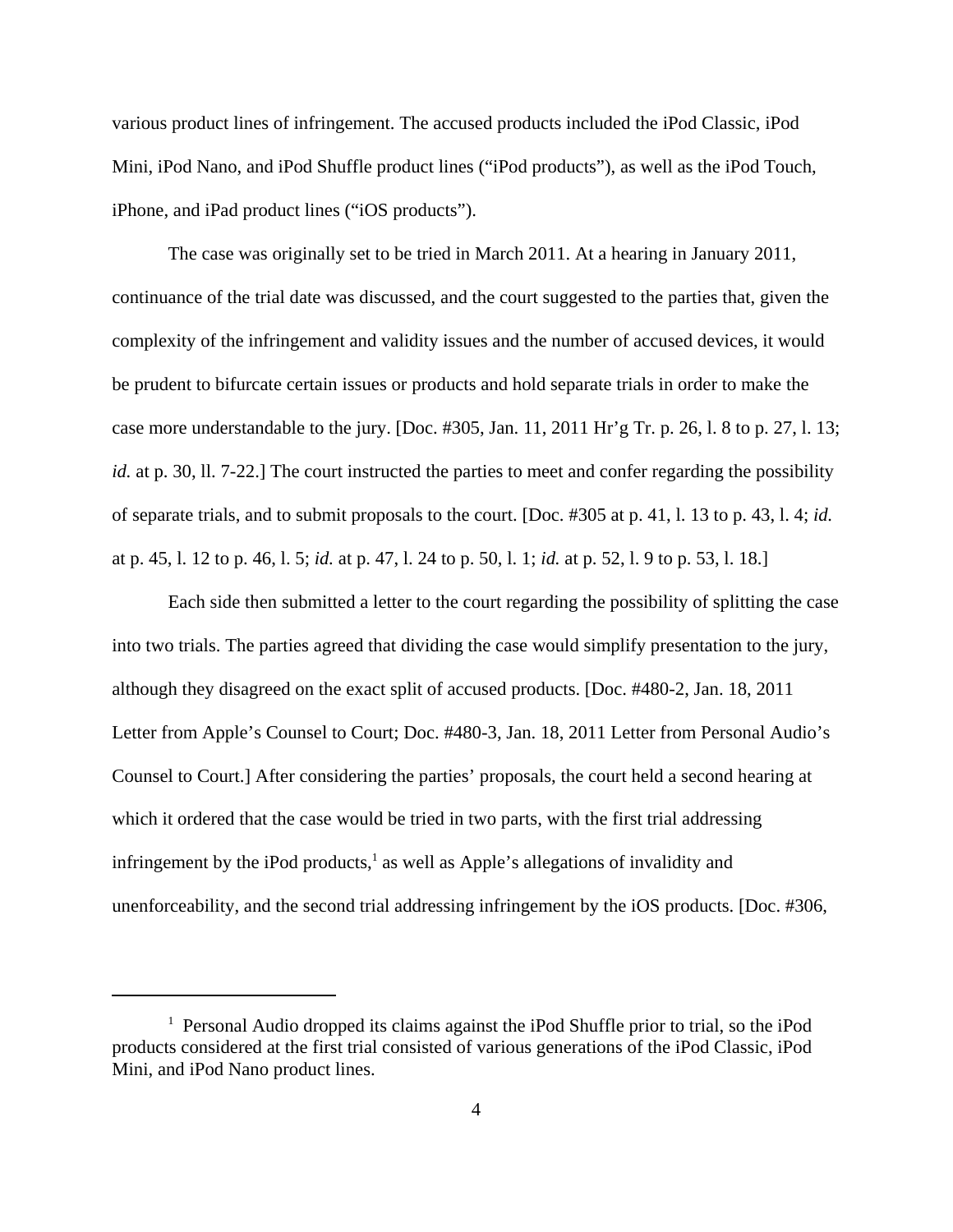Jan. 20, 2011 Hr'g Tr. p. 14, ll. 17-20; *id.* at p. 17, ll. 2-3; *see also* Doc. #293, Am. Scheduling Order.]

#### **C. Development of Damage Issues at Trial**

At trial, Personal Audio's damages expert, James Nawrocki, testified that, based on the *Georgia-Pacific* factors, the result of a hypothetical negotiation occurring at the time of first infringement would be a running royalty of \$0.90 per infringing product sold.<sup>2</sup> [Trial Tr. p. 1393, ll. 2-3.] There was evidence that Apple sold over 93 million of the iPod products [Trial Tr. p. 1392, ll. 23-25], although the contribution of the patented technology to the operation and success of the accused products was hotly contested by the parties.

During the testimony of Personal Audio's technical expert, Kevin Almeroth, the court had instructed the jury that while they might hear evidence about other non-accused items that are related to the accused products, such as Apple's iTunes software, they must determine infringement by comparing the asserted claims only against the accused products themselves. [Trial Tr. p. 669, ll. 7-18; *see also id.* at p. 960, l. 24 to p. 962, l. 11.] However, Mr. Nawrocki's explanation of the portion of Apple's profits from the iPod products that was, in his opinion, attributable to the patented technology could have been understood to include value contributed by iTunes, which operates on a computer separate from the accused iPod products and was not

 $2$  The jury was not required to believe, so the court may disregard, Mr. Nawrocki's scant testimony that if only the '178 patent was found to be infringed, the negotiated reasonable royalty would be \$1.30 per infringing product sold, and his brief remarks that \$0.66 to \$1.32 per unit would be a reasonable future royalty. *See* [Trial Tr. p. 1486, l. 17 to p. 1487, l. 14 (only '178 patent infringed); *id.* at p. 1487, l. 20 to p. 1488, l. 21 (ongoing royalty)]; *Reeves v. Sanderson Plumbing*, 530 U.S. 133, 150, 120 S. Ct. 2097, 2110 (2000).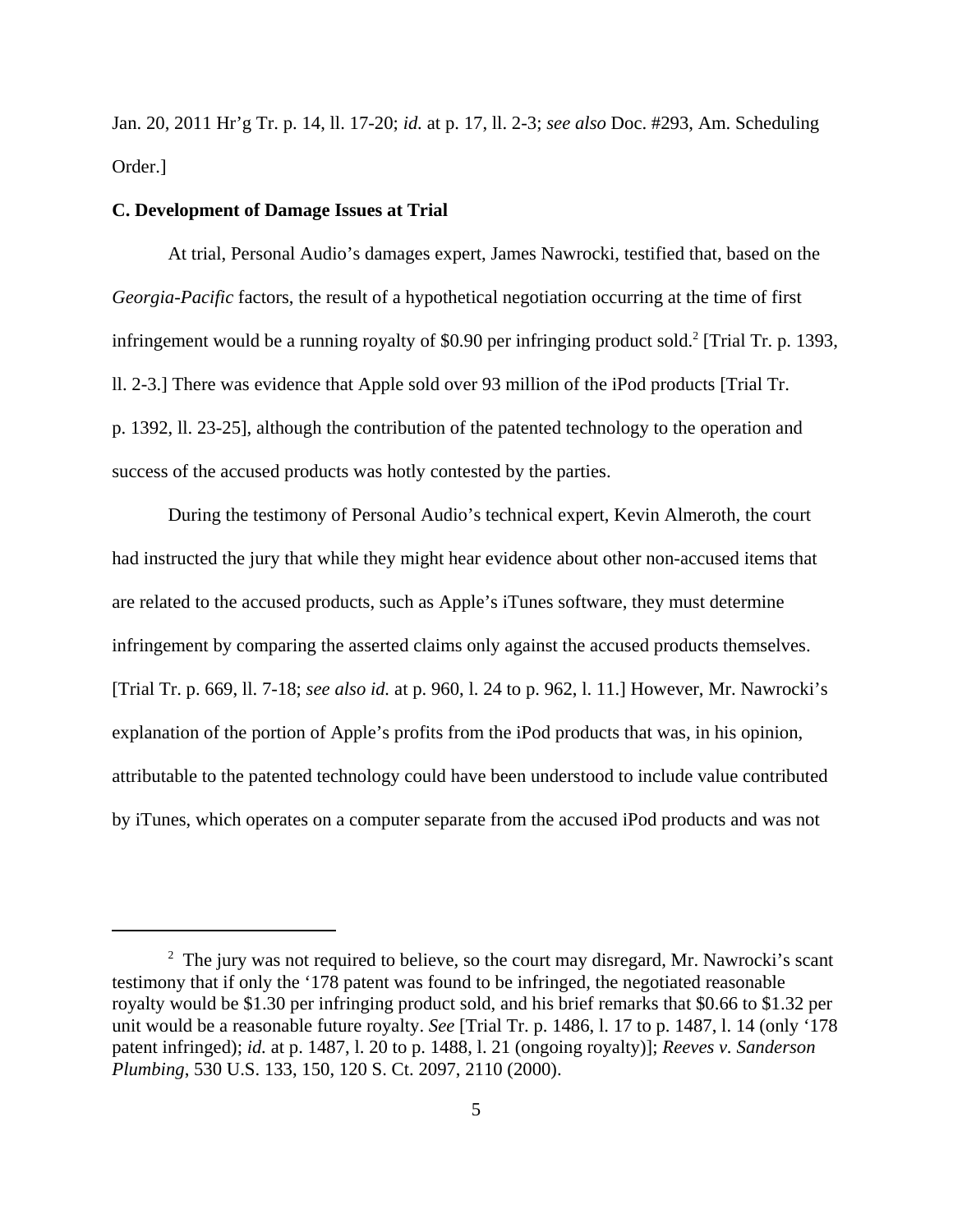itself an accused product. [Trial Tr. p. 1523, l. 19 to p. 1524, l. 3; *id.* at p. 1524, l. 12 to p. 1527, l. 5; *id.* at p. 1562, ll. 18-24.]

Apple's damages expert, Keith Ugone, also used the *Georgia-Pacific* analysis, but opined that at the hypothetical negotiation, the parties would have negotiated a lump sum license for a payment of no more than \$5 million. [Trial Tr. p. 2348, l. 22 to p. 2349, l. 13; *id.* at p. 2432, l. 19 to p. 2433, l. 4.] Dr. Ugone further opined that this lump sum license would be what he called a "freedom-to-operate" license, meaning that in exchange for the \$5 million lump sum payment, Apple would be granted a fully paid up license giving it the freedom to incorporate the patented technology in any product currently existing or developed in the future. [Trial Tr. p. 2350, l. 17 to p. 2352, l. 9.]

In support of his opinion, Dr. Ugone testified that:

- Apple likes to make a splash in the marketplace by introducing new products and would "want[] the freedom to, in a sense, take a technology off the shelf and put it into various products; and that's easiest to do when you have a freedom to operate license, rather than just specifying what products the technology will be used in, especially in cases where companies are changing their products frequently, coming out with new models." [Trial Tr. p. 2349, l. 21 to p. 2350, l. 8.]
- A so-called "freedom-to-operate" license would apply to the accused products in suit and "would also apply to any other product that Apple choses [sic] to use the technology in." [Trial Tr. p. 2351, ll. 1-9.]
- In 2004, Apple entered into a comparable "freedom-to-operate" patent license with a company called E-Data for \$500,000. [Trial Tr. p. 2378, l. 22 to p. 2382, l. 4 (E-Data license covered "any product, hardware service, or software that is or was made, used, sold, offered for sale, leased, licensed, imported or otherwise disposed of by Apple or an Apple subsidiary at any time").]
- In 2006, Apple entered into a comparable "freedom-to-operate" patent license with a company called Diego for \$1.75 million. [Trial Tr. p. 2382, l. 6 to p. 2383, l. 10 (Diego license covered "any Apple-branded or Apple affiliate-branded (including co-branded) product, service, device, system, hardware, software, or other offering").]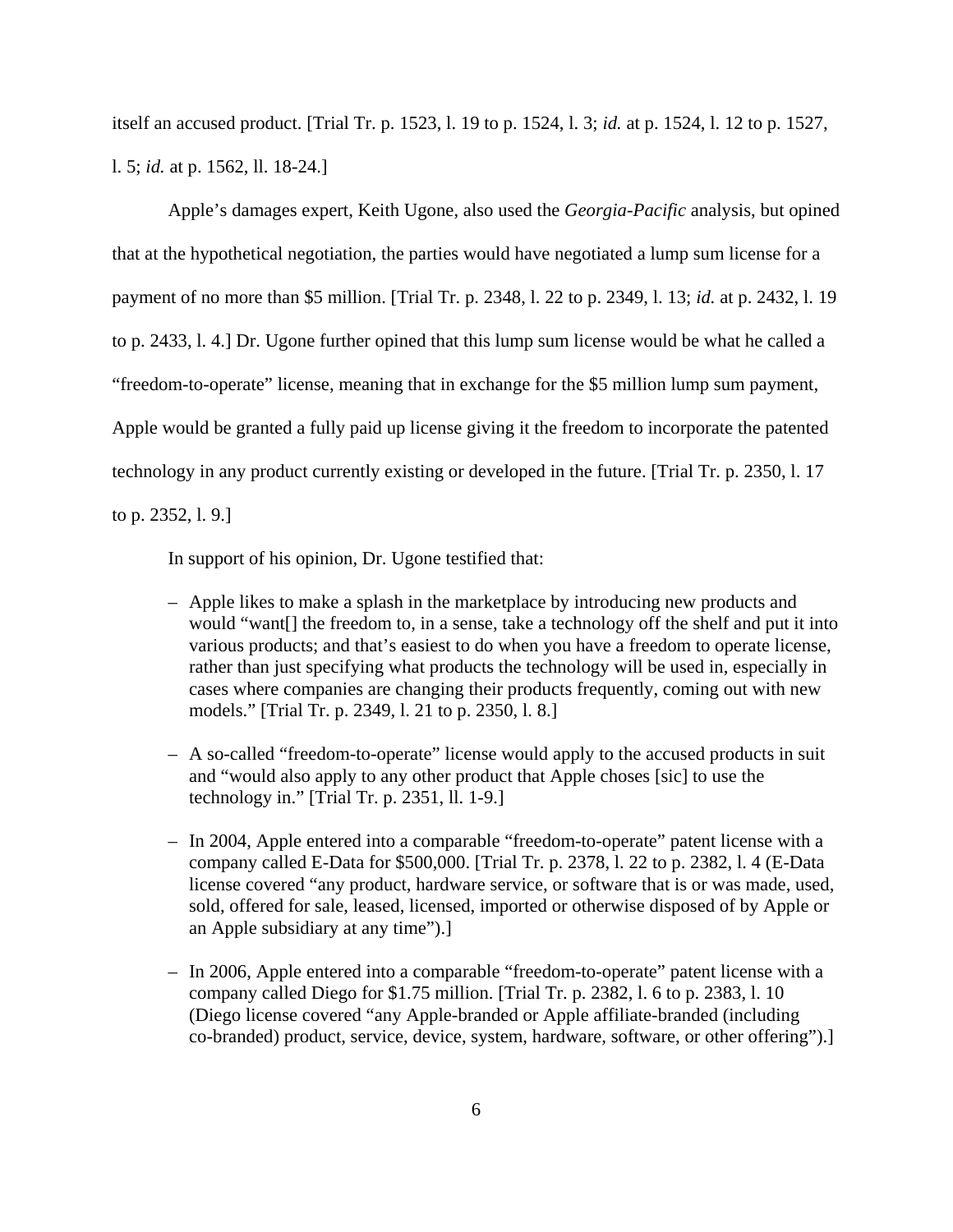- At the time of the hypothetical negotiation in 2001, it was unclear whether the iPod would be a commercial success. [Trial Tr. p. 2392, l. 19 to p. 2393, l. 10.]
- In 2008, Mr. Logan, one of the named inventors on the patents-in-suit, sold another patent on which he is also the named inventor at an auction for \$400,000. [Trial Tr. p. 2395, l. 3 to p. 2399, l. 3.] Dr. Ugone testified that, according to Mr. Logan, the auctioned patented was "complementary" to the patents-in-suit and covered "methods for creating, distributing, and managing playlists." [Trial Tr. p. 2395, ll. 3-8; *see also* DX 169 (U.S. Patent No. 6,665,659).]
- In 2008, Mr. Logan offered to sell the '076 patent and the pending '178 application to a patent holding company called Concert Technology for \$5 million. [Trial Tr. p. 2416, l. 6 to p. 2417, l. 15; *see also* DX 51.]

The verdict form that was submitted to the jury allowed the jury to elect between a per

unit running royalty and a lump sum royalty to cover "all past and future sales of Apple

products." [Doc. #470, Jury Verdict Form at 8, 10.] The jury found that all eight accused product

groups infringed all of the asserted claims, and did not find that any asserted claim is invalid.

[Doc. #470 at 2-7.] The jury then found that a lump sum was the appropriate form of royalty in

this case, and awarded a lump sum royalty of \$8 million to Personal Audio. [Doc. #470 at 8, 10.]

## **II. DISCUSSION**<sup>3</sup>

### **A. A lump sum can be a lawful and sufficient form of reasonable royalty.**

Just like parties in a real-world transaction, a hypothetical licensor and licensee may agree to a lump-sum payment or to a running royalty based on ongoing sales or usage, with each type of license having certain risks and benefits. *See Lucent Techs., Inc. v. Gateway, Inc.*, 580 F.3d 1301, 1326 (Fed. Cir. 2009); *see also Regents of the Univ. of Cal. v. Monsanto Co.*, No. C 04-0634 PJH, 2005 WL 3454107, at \*26 to \*28 (N.D. Cal. Dec. 16, 2005) ("As a review of the

<sup>&</sup>lt;sup>3</sup> The well-known standard for review of a motion for JMOL is set out at pages 2-3 of the court's order on Personal Audio's written motion for JMOL, entered concurrently with this order.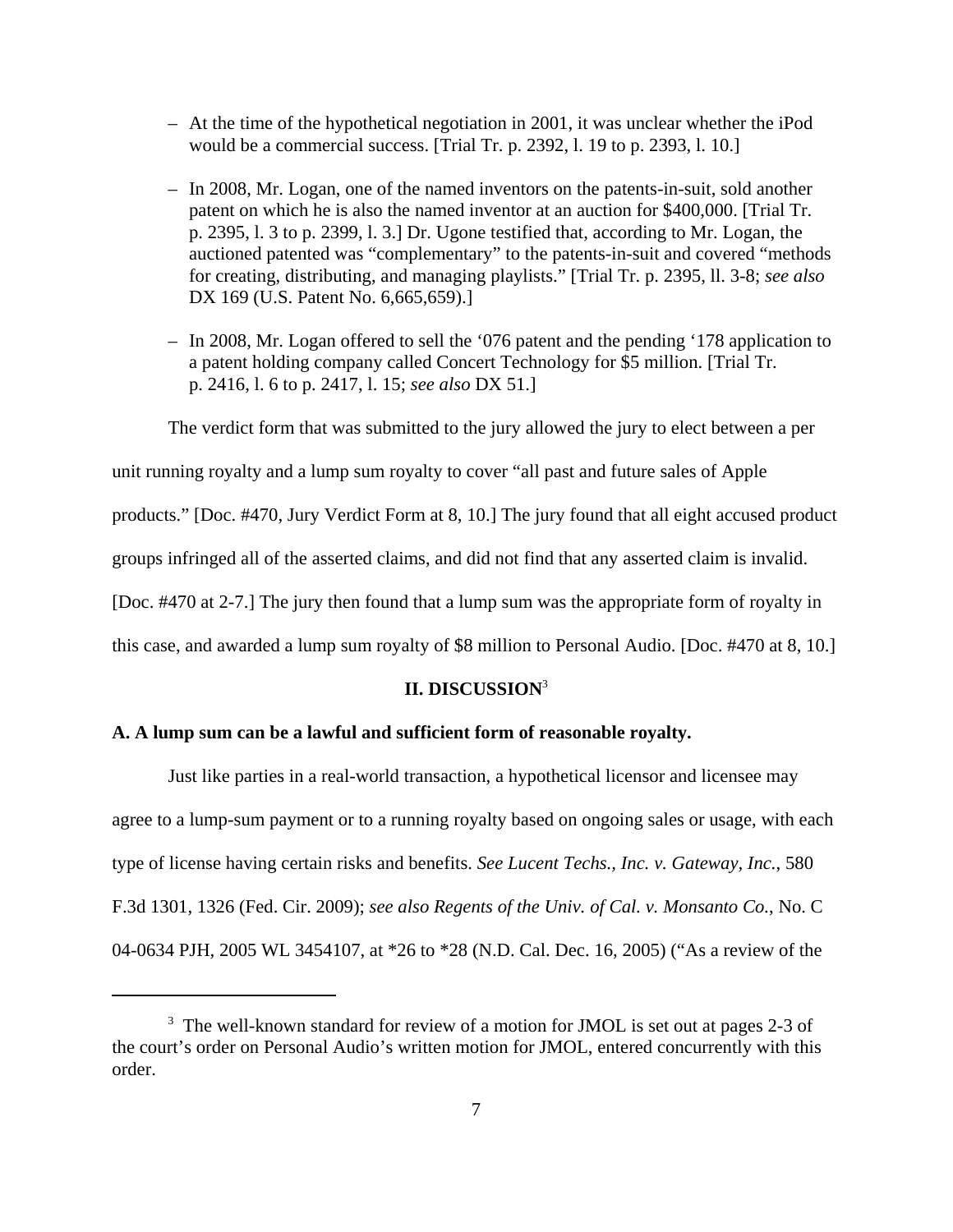case law makes clear, . . . a fully paid up royalty spanning the life of the patent is an allowable form of damages." (collecting cases)). In spite of its objections, Personal Audio admits that a lump sum royalty is a permissible form of damages. [Trial Tr. p. 2790, ll. 24-25 ("We're not contesting that Apple has the right to try to pre[s]ent a lump-sum theory.").] But Personal Audio asserts that the lump sum verdict in this case should not bar infringement claims against products that use the patented technology but were not considered by the jury.

 Once a jury has found infringement and has failed to find invalidity, the fact of damages is presumed, and 35 U.S.C. § 284 requires an award of damages that is no less than a reasonable royalty. *Dow Chem. Co. v. Mee Indus., Inc.*, 341 F.3d 1370, 1381-82 (Fed. Cir. 2003). However, if legally adequate damages may legitimately be determined by focusing on the form and amount of royalty that would be agreed upon by a reasonable licensor and licensee *at the time of first infringement*, we must accept that a reasonable jury may base its decision almost entirely on what the parties would have known at that time.<sup>4</sup> Given that a lump sum is a valid form of

<sup>4</sup> *Georgia-Pacific*'s approach based on a hypothetical negotiation occurring at the time of first infringement is not fundamentally unfair, even though later events might support a different result. *See Interactive Pictures Corp. v. Infinite Pictures, Inc.*, 274 F.3d 1371, 1384-85 (Fed. Cir. 2001) (affirming damages award based on sales projections prepared two months before infringement first began, and finding fact that defendant did not subsequently meet those projections irrelevant to defendant's state of mind at hypothetical negotiation). In eminent domain, where just compensation is constitutionally, not just statutorily, required, courts instruct the jury that the property owner is to be put in same monetary position as he would have been but for the taking. *See Almota Farmers Elevator & Warehouse Co. v. United States*, 409 U.S. 470, 473-74, 93 S. Ct. 791, 794 (1973) ("To determine such monetary equivalence, the Court early established the concept of 'market value': the owner is entitled to the fair market value of his property *at the time of the taking*. And this value is normally to be ascertained from 'what a willing buyer would pay in cash to a willing seller.'" (emphasis added) (citations omitted)); *City of N.Y. v. Sage*, 239 U.S. 57, 61, 36 S. Ct. 25, 26 (1915) ("[W]hat the owner is entitled to is the value of the property taken, and that means what it fairly may be believed that a purchaser in fair market conditions would have given for it in fact,—not what a tribunal at a later date may think a purchaser would have been wise to give . . . .").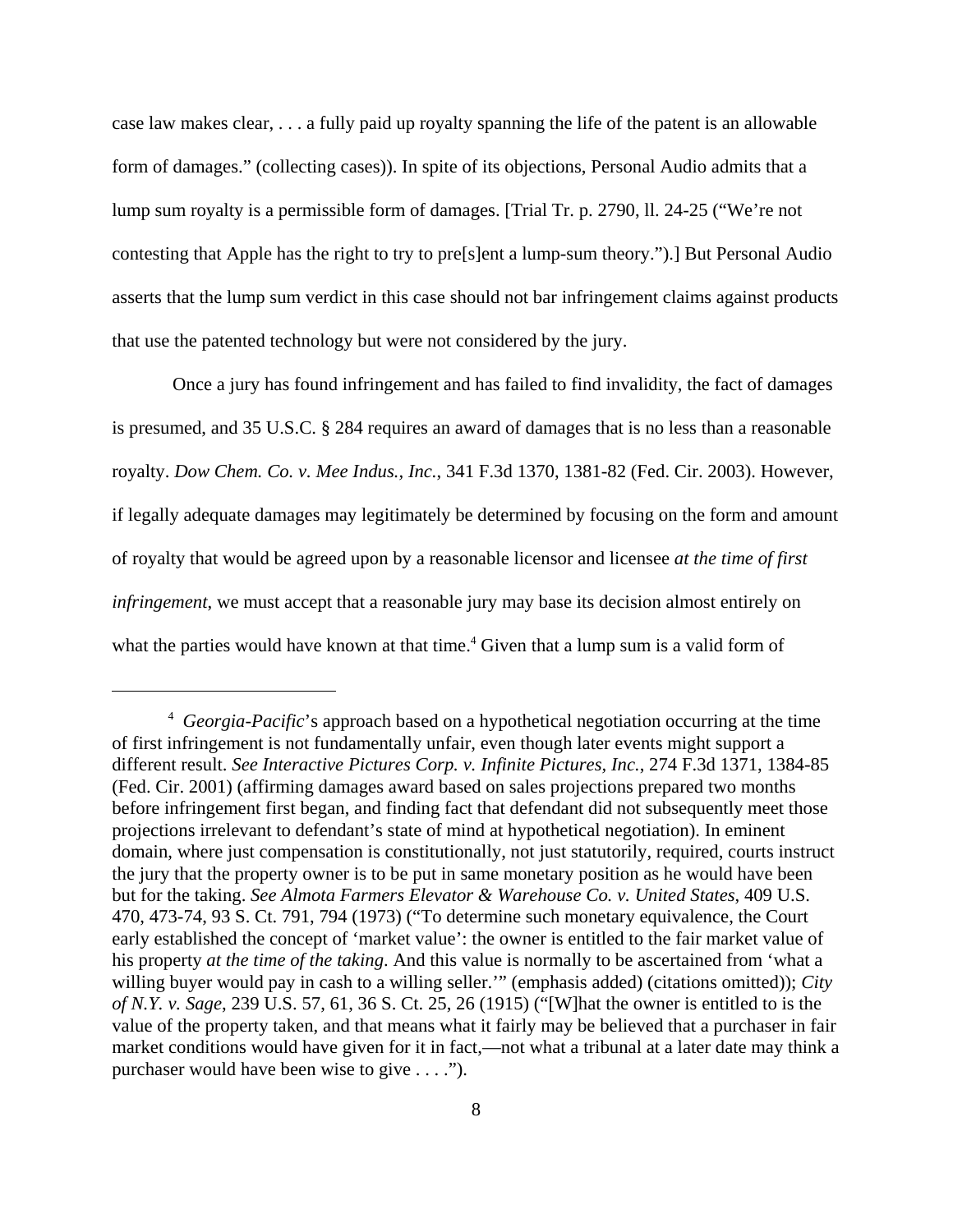royalty that may be awarded by a jury, why should the defendant in suit be treated differently than any other licensee who has negotiated a lump sum license "capping its liability and giving it the ability . . . for the remainder of the patent term . . . [to] use the patented technology in its own products without any further expenditure"? *Lucent*, 580 F. 3d at 1326. There is always the possibility that such a licensee or defendant may develop a new product or market a new generation of an old product without paying additional royalties.

 Aside from Personal Audio's post-verdict objections to the wording of the instructions and a verdict question, the issues to be determined in this case are: (1) whether the jury's lump sum verdict represents a license covering all past and future use of the patented technology by Apple, even in products that were not before the jury; (2) if so, whether the verdict is supported by the evidence or is so outrageously low as to be unsupportable; and (3) whether Personal Audio was unfairly precluded from presenting evidence about other non-accused Apple products that may infringe, i.e. the iOS products. For the reasons set out below, the court finds that the jury's selection of lump sum as the appropriate form of reasonable royalty clearly represents a damages award giving Apple a fully paid up license that covers all past and future use of the patented technology; that sufficient evidence supports the jury's \$8 million lump sum verdict; and that there is no unfairness to Personal Audio in entering judgment on the jury's verdict.

## **B. Personal Audio did not timely raise its current objections as to the wording of the jury instructions and Verdict Question No. 8.**

A party objecting to a jury instruction must "state[] distinctly the matter objected to and the grounds for the objection." Fed. R. Civ. P.  $51(c)(1)$ . A party satisfies Rule 51 by specifically objecting to an instruction prior to the jury's deliberation and stating the reason for the objection.

9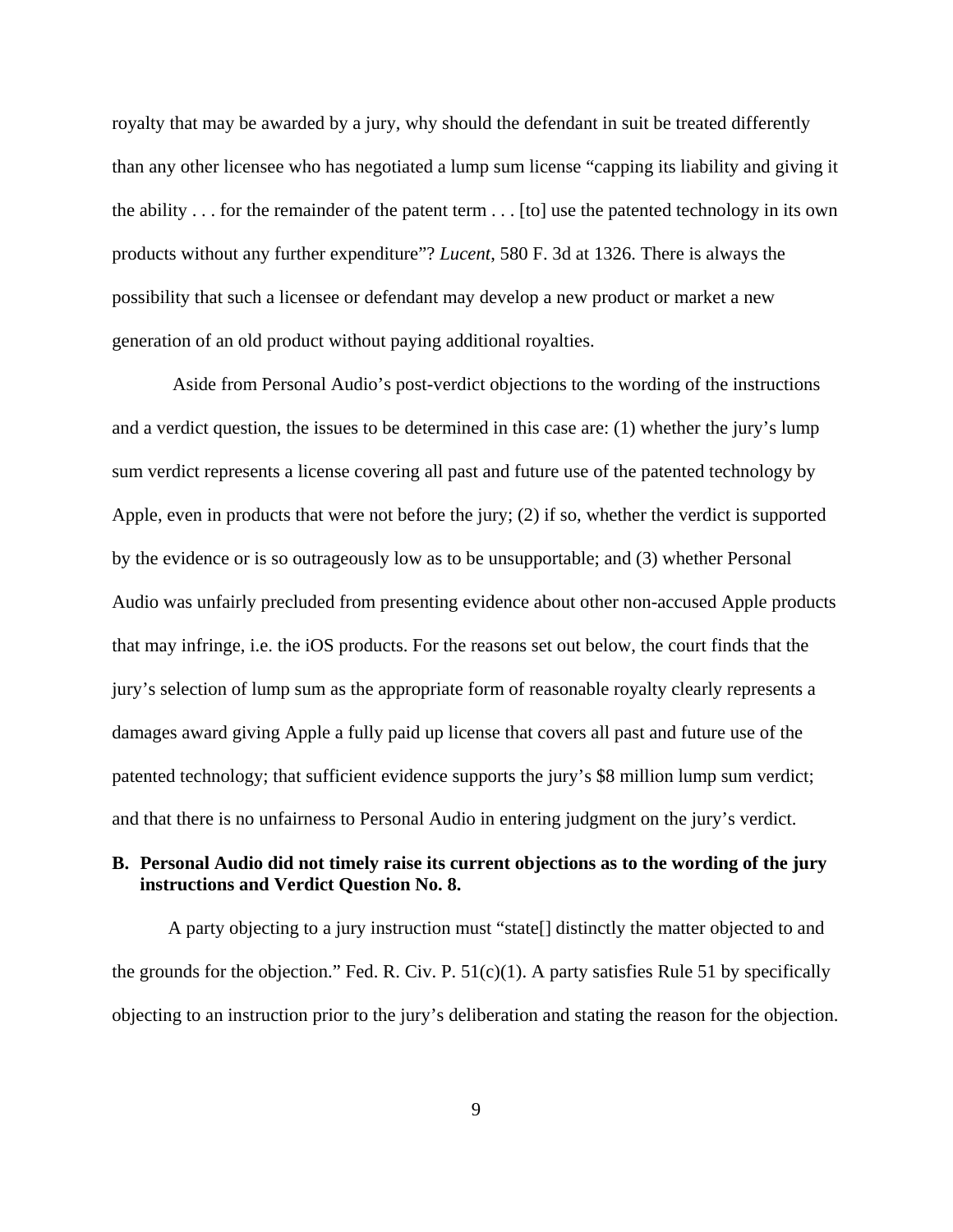*Advanced Display Sys., Inc. v. Kent State Univ.*, 212 F.3d 1272, 1282 (Fed. Cir. 2000) (citing *Baumstimler v. Rankin, 677 F.2d 1061, 1069 (5th Cir. 1982)).*<sup>5</sup>

"The purpose of the rule is to enable the trial court to correct any error it may have made before the jury begins its deliberations and thus avoid the necessity of a new trial." *Lang v. Tex. & Pac. Ry. Co.*, 624 F.2d 1275, 1279 (5th Cir. 1980). Objections that were not timely raised before the jury retired to deliberate are reviewed for plain error, and are overturned only for "an obviously incorrect statement of law that 'was probably responsible for an incorrect verdict, leading to substantial injustice.'" *Tompkins v. Cyr*, 202 F.3d 770, 784 (5th Cir. 2000) ("Few jury charges in cases of complexity will not yield 'error' if pored over, long after the fact in the quiet of the library—if such an enterprise is to be allowed. It is not. The reality is that most such 'errors' will be washed away if the trial court is given a fair opportunity to consider them.").

*1. Personal Audio's post-verdict objection to the jury instructions.*

The jury was instructed that "[i]n a lump sum royalty agreement . . . the licensee is granted a license to use the patented technology for the remainder of the patent term without any further expenditure." [Doc. #469, Jury Instructions at 32.] After the jury returned its verdict, Personal Audio argued that a particular instruction indicated to the jury that it could only find damages for the infringement of the iPod products in suit and not any other Apple products.<sup>6</sup> [Trial Tr. p. 3256, l. 17 to p. 3257, l. 20.] At trial, post-verdict, Personal Audio pointed to the

<sup>&</sup>lt;sup>5</sup> The Federal Circuit looks to regional circuit law to determine whether a party has satisfied the requirements of Rule 51. *Lazare Kaplan Int'l, Inc. v. Photoscribe Techs., Inc.*, 628 F.3d 1359, 1372 (Fed. Cir. 2010).

<sup>&</sup>lt;sup>6</sup> Subsequently, Personal Audio has pointed out other sentences in the instructions that it now objects to on the same basis. [Doc. #480-1, July 14, 2011 Letter from Personal Audio's Counsel to Court at 2-3.]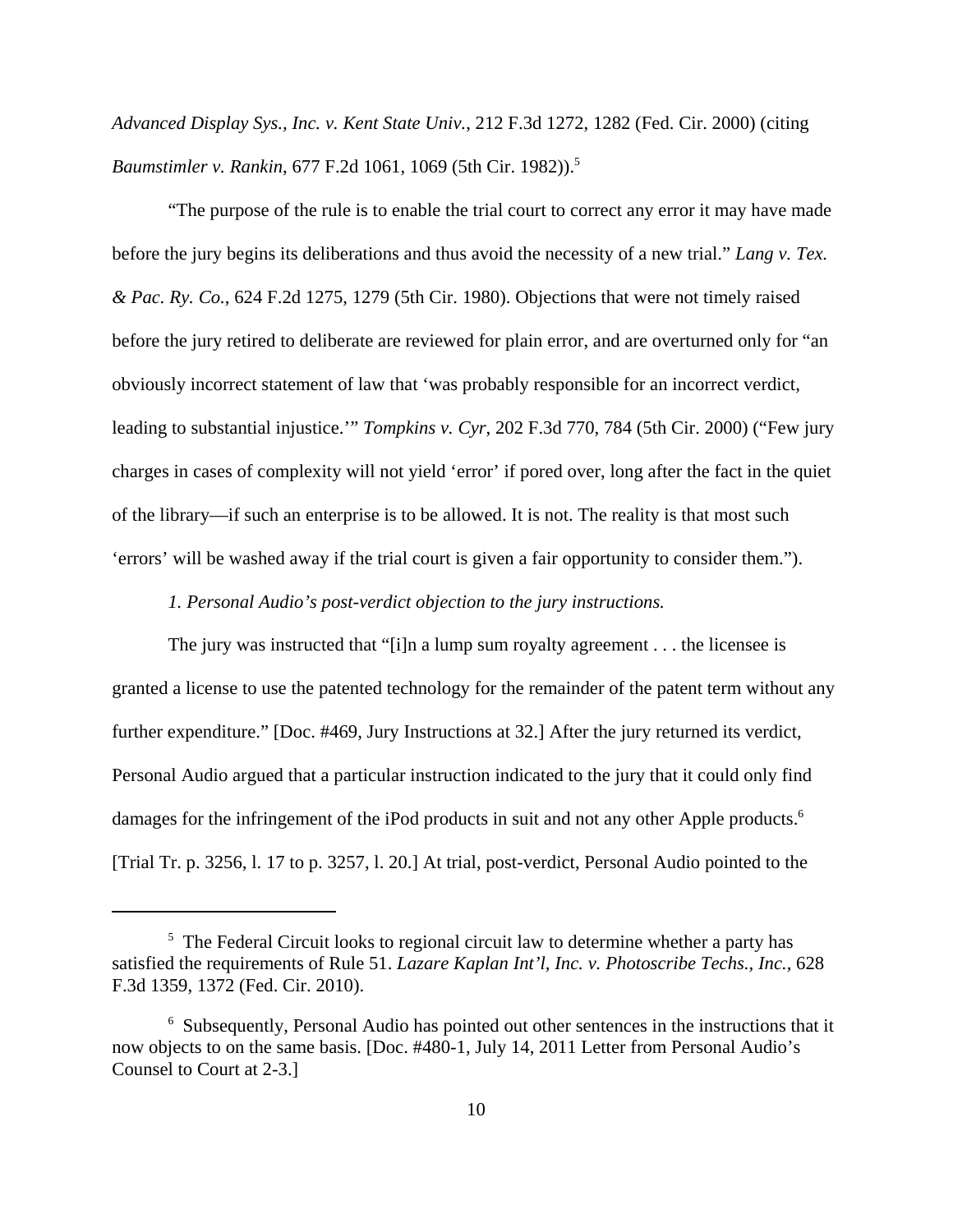following sentence from the jury instructions: "You must disregard any testimony or evidence that Personal Audio is entitled to any damages based on technology incorporated in, or profits received from, iTunes or any other Apple product that is not included in the eight groups of accused products that I listed for you above." [*See* Trial Tr. p. 3256, ll. 17-25; Doc. #469 at 37.]

That particular instruction was not intended to address the effect of a lump sum royalty. Rather, it was included in response to the testimony of Personal Audio's damages expert, who had implied that the per unit running royalty rate he advocated included value added by Apple's iTunes software, which was not an accused product [Trial Tr. p. 1524, l. 12 to p. 1527, l. 6; *id.* at p. 1562, ll. 18-24]. After Personal Audio rested, Apple moved for judgment as a matter of law ("JMOL") on damages, arguing that Mr. Nawrocki had improperly included damages attributable to iTunes. [Trial Tr. p. 1869, ll. 3-18; *id.* at p. 1871, l. 14 to p. 1872, l. 3.] At that time, the court asked Personal Audio if it was satisfied with the damages testimony, but no motion to reopen and clarify was made. [Trial Tr. p. 1871, ll. 3-10.] The question was a close one, and the court concluded that justice would be better served by allowing the jury to consider the option of a running royalty, with a cautionary instruction.

Perhaps the instruction could have been more precisely worded, and limited to iTunes only. But, it was the testimony of Personal Audio's expert that necessitated the instruction. More importantly, Personal Audio did not object to the wording of that instruction, or any of the other instructions it points to in its July 14, 2011 letter to the court, prior to the jury's deliberations.

*2. Personal Audio's post-verdict objection to the wording of Verdict Question No. 8.*

 Verdict Question No. 8 asks: "What sum of money, in the form of a reasonable *lump sum royalty* covering all past and future sales of Apple products, do you find is adequate to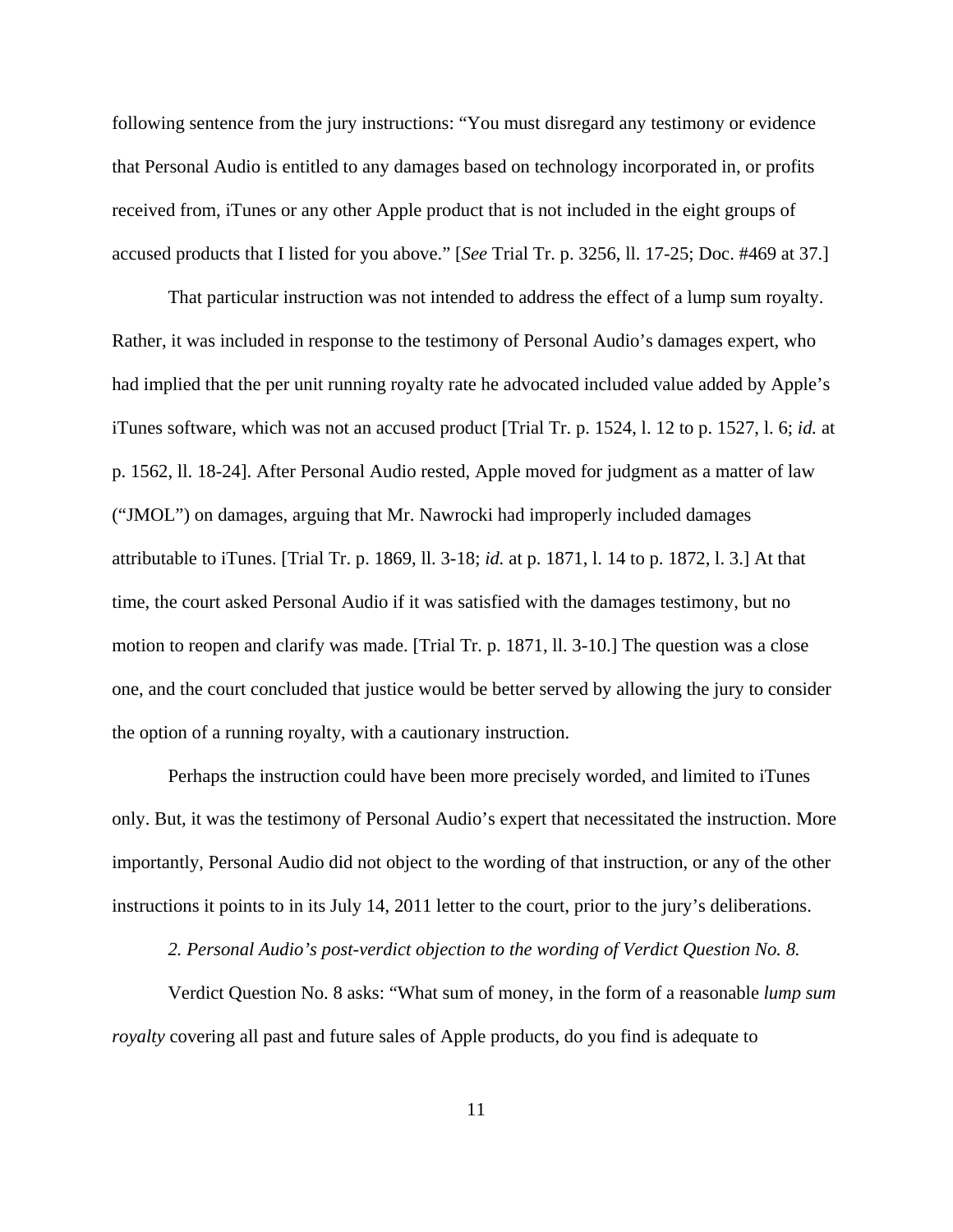compensate Personal Audio for the conduct you found to infringe?" [Doc. #470 at 10.] At the charge conference, Personal Audio's objection to this question was:

Your Honor, the section that I want to talk about is C, on a lump sum. So, if they check the box that says "lump sum," then it says to proceed to Question C—and this is an issue that I highlighted yesterday. That says, "What sum, in the form of a reasonable lump sum royalty covering all past and future sales of Apple products, do you find is adequate to compensate," *et cetera*.

This would give Apple a freedom-to-operate license. There's no testimony about other products that, in fact, have been accused of infringing . . . .

[Trial Tr. p. 2781, l. 16 to p. 2782, l. 1 (emphasis added).]

As discussed in detail below, there was no doubt that the intent of the lump sum royalty option provided in Verdict Questions No. 6 and No. 8 was to allow the jury to determine a reasonable lump sum royalty for all past and future use of the patented technology. As discussed on the record at trial and elsewhere in this order, the court denied the objection that was made at the charge conference because lump sum awards are permitted, there was sufficient evidence to support a lump sum award, Apple's position was no surprise to Personal Audio, and Personal Audio had not attempted to offer evidence regarding other Apple products that might have affected the hypothetical negotiation.

Personal Audio now points to other language in Verdict Question No. 8, which, at the charge conference, it glossed over with "et cetera." Only after the verdict was returned did Personal Audio assert that the jury would interpret the language "for the conduct you found to infringe" as limiting a lump sum damages award to only the iPod products in suit. [*See* Trial Tr. p. 3257, ll. 1-14.] This is despite the fact that the verdict question explicitly describes a lump sum royalty as "covering all past and future sales of Apple products."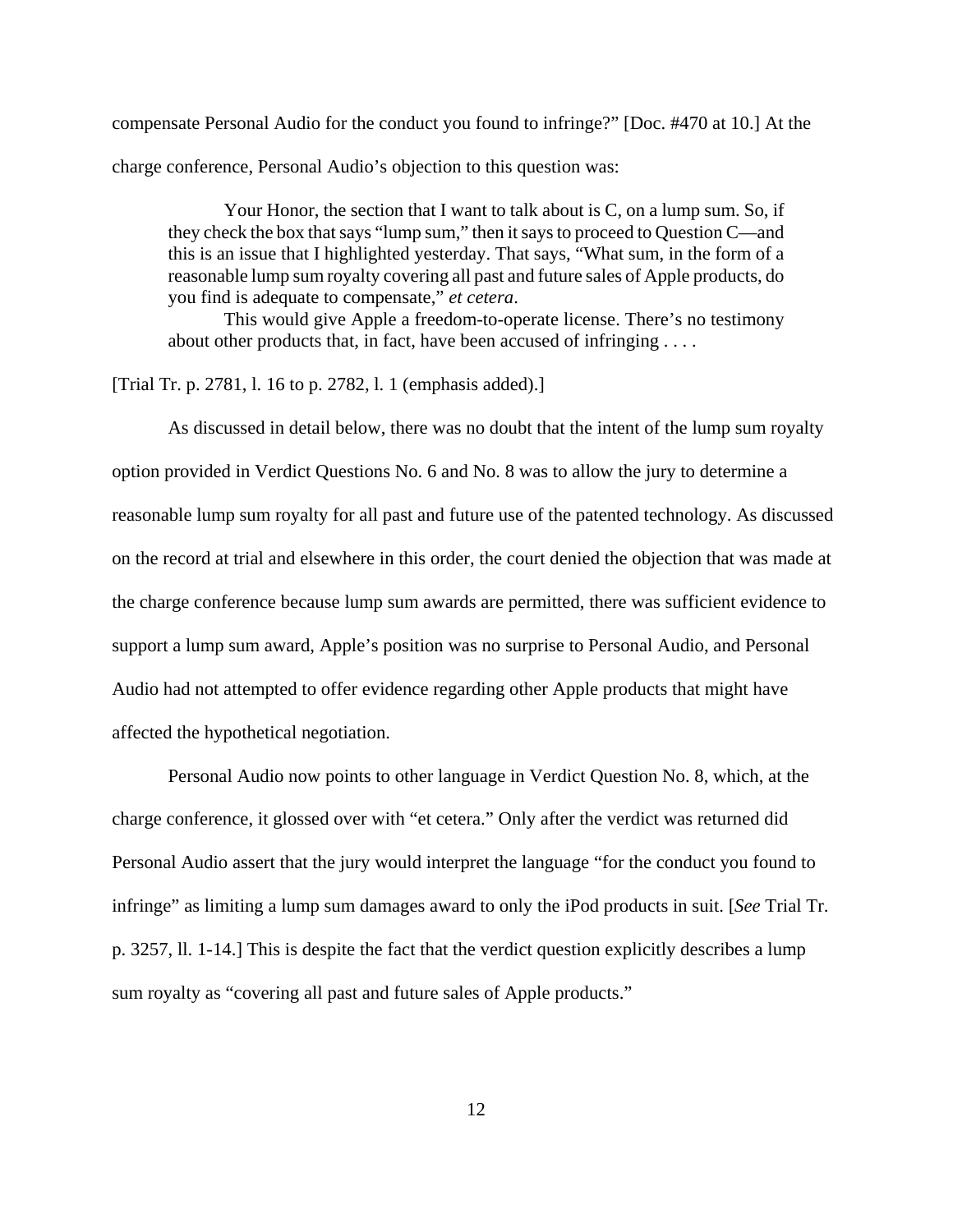Personal Audio was fully aware of the effect of the "all past and future sales" language in the verdict question at the time of the charge conference. Personal Audio objected to that language on the basis that it would in fact "give Apple a freedom-to-operate license." [Trial Tr. p. 2781, ll. 16-25.] Discussing Personal Audio's objection at that time, the court noted, and Personal Audio did not disagree, that Personal Audio had not attempted to offer sales projections or other evidence regarding the iOS products or any potential future Apple products that might incorporate the patented technology, nor had Personal Audio otherwise raised or asked the court to address this issue prior to the close of evidence. [Trial Tr. p. 2783, ll. 15-17; *id.* at p. 2785, ll. 12-16; *id.* at p. 2786, l. 12 to p. 2787, l. 7; *id.* at p. 2790, ll. 6-18.] The court overruled Personal Audio's pre-deliberation objection to the court's proposed verdict form, stating that "one reason I wanted to put it in the jury instruction and the question is so the jurors would understand very clearly it's going off into the future." [Trial Tr. p. 2793, ll. 21-23.]

Personal Audio did not raise its current objection to the words "for the conduct you found to infringe" in the verdict question until after the verdict returned. By that time it was too late for the court to consider alternative language.

#### **C. The jury was not confused about the effect of its verdict.**

As discussed in Part I.C above, Dr. Ugone was very clear in his testimony as to the effect of the "freedom-to-operate" license that he was advocating, namely that such a license would give Apple the freedom to incorporate the patented technology into future products without any further expenditure. [*See* Trial Tr. p. 2349, l. 18 to p. 2352, l. 9.] Personal Audio's own counsel drove home the effect of a "freedom-to-operate" license on cross-examination of Dr. Ugone:

Q. And what you are suggesting in this case, though, is that Apple gets what's called a "freedom-to-operate license," correct?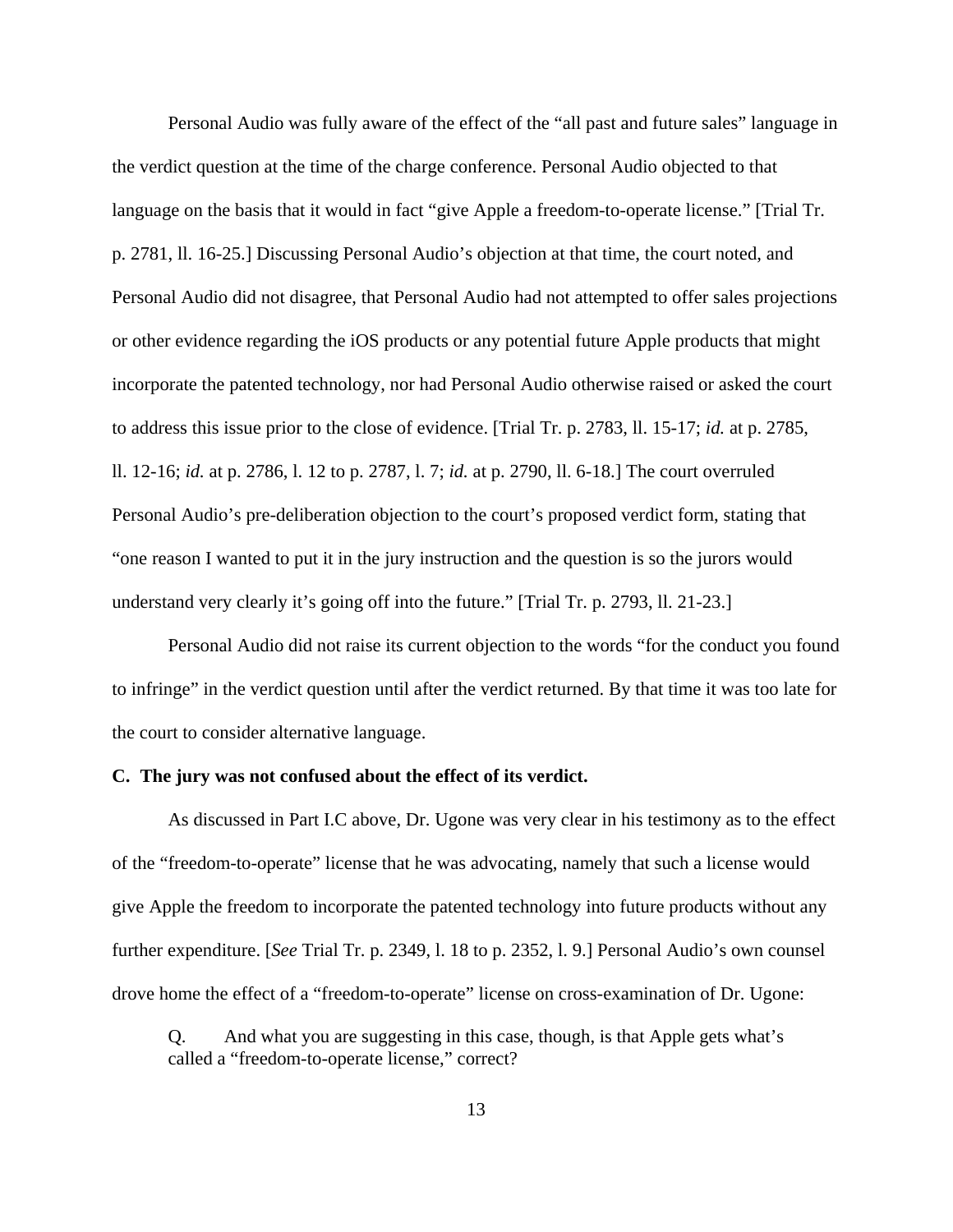A. Yes.

Q. And a freedom-to-operate license extends beyond merely a digital audio player, right?

A. Well, they were licensing basically the technology, yes.

Q. And, so, it would cover basically everything Apple sold at that point and into the future, correct?

A. It would cover the products if they chose to put the technology in their products, yes.

Q. And, so, what you have at this bargaining table is you've got Mr. Logan saying, "I've got these patents." And you've got Apple saying, "Great. We'll pay for these patents, but we're not going to limit what they"—"they go in any product we've got"—or "can go in any product we've got."

A. That's right. They would negotiate for the option to put it in products that would be developed in the future, yes.

[Trial Tr. p. 2457, l. 12 to p. 2458, l. 7.]

If any juror had the slightest question about the instructions, the verdict form, or the

effect of awarding a lump sum royalty to Personal Audio, that question disappeared when, in

closing argument, Personal Audio's counsel advocated a per unit running royalty, noting that

[Y]ou're going to be asked per-unit running royalty or lump sum. If you want to check the box "lump sum," which they're going to ask you to check, that's it. There's—Apple can use this technology and they can sell a hundred million, 200 million, a billion units. *They can incorporate it into new devices in the future and everything else; and whatever that lump sum, that's it*.

[Trial Tr. p. 3001, ll. 7-12 (emphasis added).]

Because district courts witness and participate directly in the jury trial process, they have

broad discretion to interpret the jury's verdict form, including "assess[ment] [of] whether the

verdict figure represent[s] past infringement as well as ongoing infringement." *Telecordia*

*Techs., Inc. v. Cisco Sys., Inc.*, 612 F.3d 1365, 1378 (Fed. Cir. 2010). In the context of this trial

as a whole, the court has no doubt that a "freedom-to-operate" license is exactly what the jury

intended to award when it selected lump sum as the appropriate form of reasonable royalty. The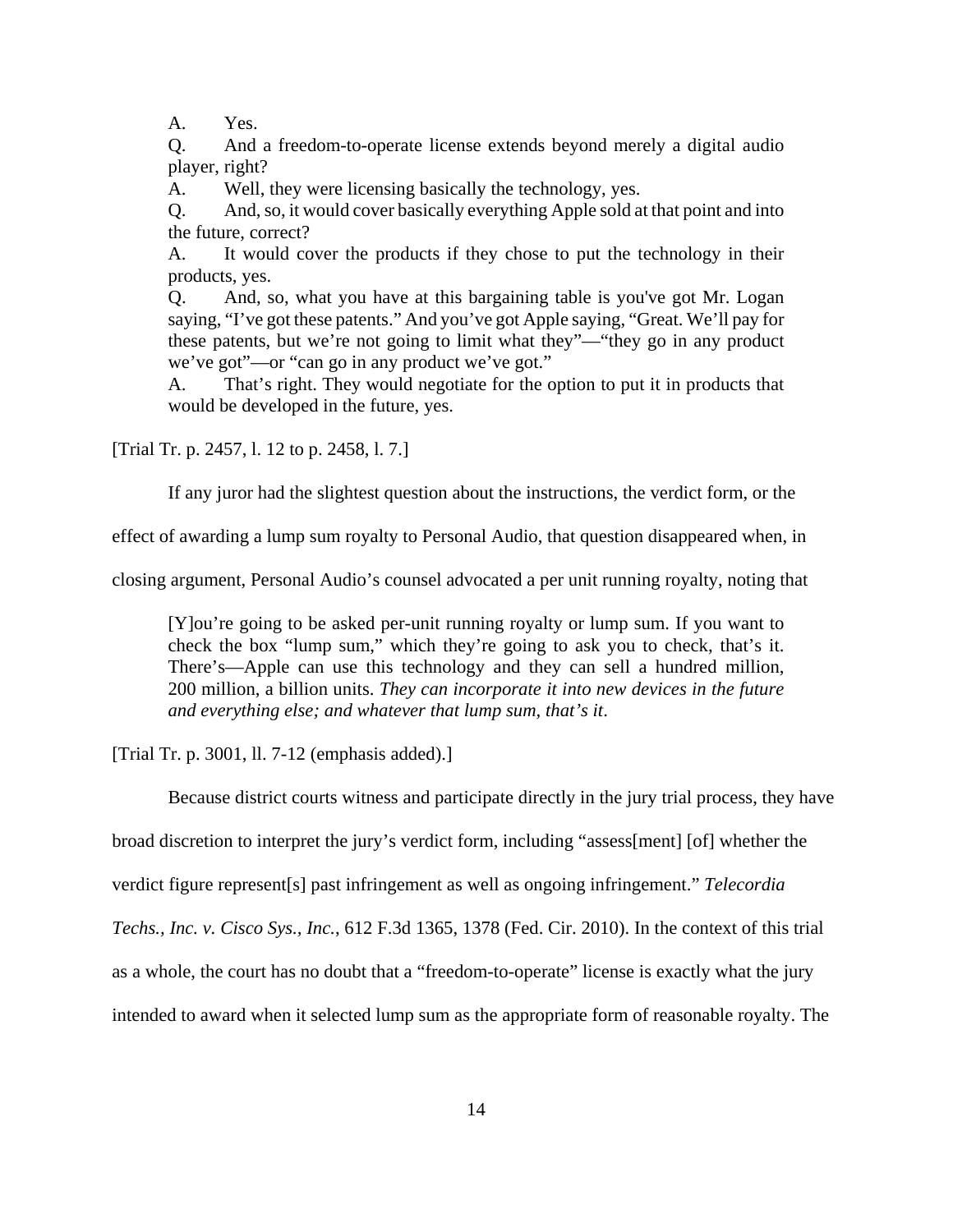jury's verdict clearly represents a lump sum award giving Apple a fully paid up license that covers all past and future use of the patented technology in Apple products.

## **D. The evidence presented at trial is sufficient to support a lump sum of \$8 million, representing a fully paid up license to use the patented technology in all past and future Apple products.**

While the fact of infringement and no invalidity establishes a presumption of damages, *Dow Chem.*, 341 F.3d at 1381-82, the patentee bears the burden of proving the amount of damages, *Lindemann Maschinenfabrik GmbH v. Am. Hoist & Derrick Co., Harris Press & Shear Div.*, 895 F.2d 1403, 1406 (Fed. Cir. 1990). "A party challenging a jury damages verdict 'must show that the award is, in view of all the evidence, either so outrageously high or so outrageously low as to be unsupportable as an estimation of a reasonable royalty.'" *Spectralytics, Inc. v. Cordis Corp.*, — F.3d —, Nos. 2009-1564 & 2010-1004, 2011 WL 2307402, at \*7 (Fed. Cir. June 13, 2011) (quoting *Rite-Hite Corp. v. Kelley Co.*, 56 F.3d 1538, 1554 (Fed. Cir. 1995) (en banc)). The court "must scrutinize the evidence carefully to ensure that the 'substantial evidence' standard is satisfied, while keeping in mind that a reasonable royalty analysis 'necessarily involves an element of approximation and uncertainty.'" *Id.* (quoting *Lucent*, 580 F.3d at 1336).

Personal Audio asserts that Dr. Ugone did not present sufficient evidence of Apple's expected sales of infringing products at the time of the hypothetical negotiation. [Trial Tr. p. 2791, ll. 4-24; *id.* at p. 2795, ll. 4-9; Doc. #460, Pl.'s Mot. for JMOL at 21-22.] Relying on *Lucent*, Personal Audio argues that Apple was required to support the lump sum award it advocated with more evidence of the parties' expectations about future sales at the time of the hypothetical negotiation, and that the jury's \$8 million lump sum award must therefore be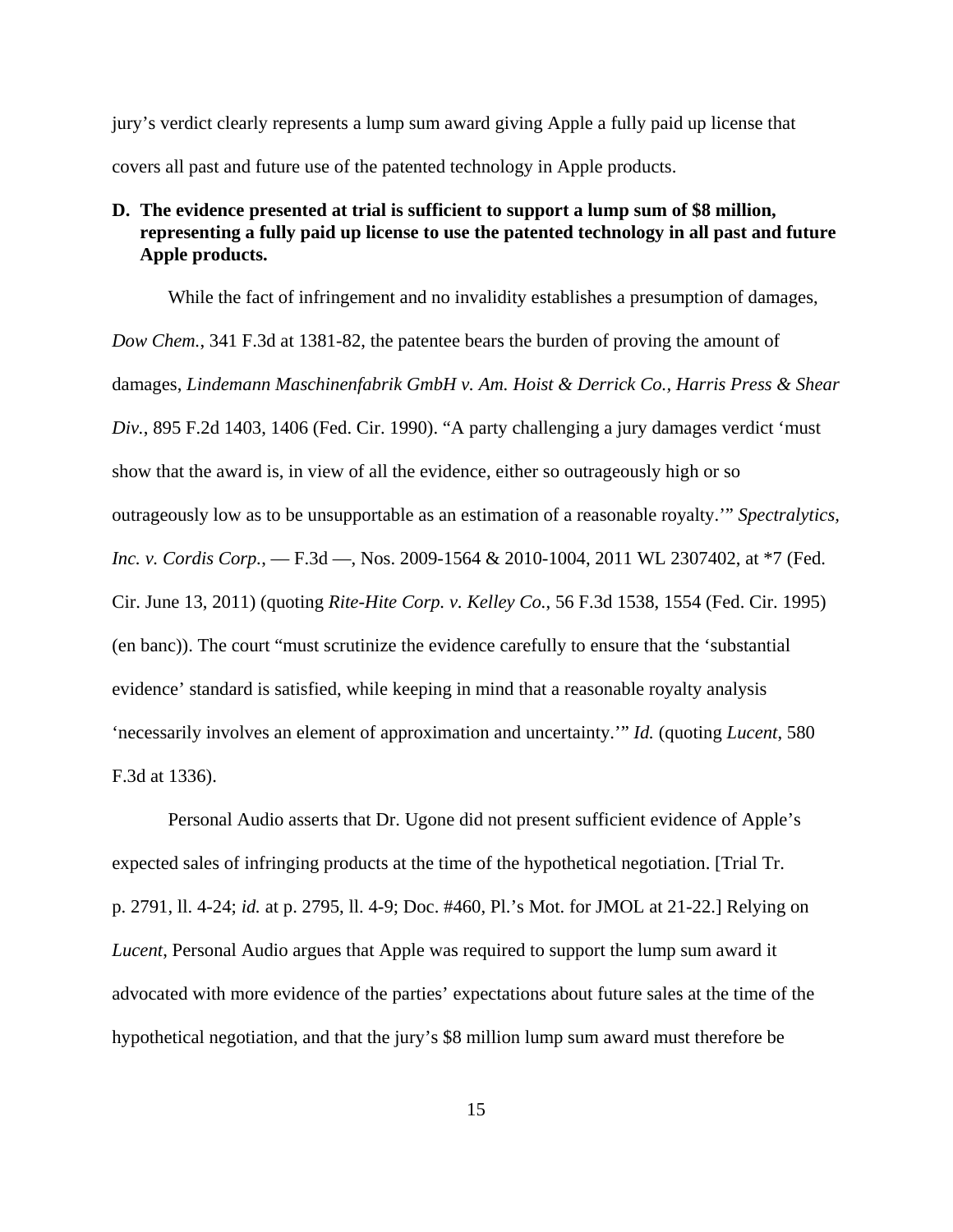overturned on that basis. [Doc. #460 at 21-22.] In *Lucent*, the Federal Circuit actually stated that "[p]arties agreeing to a lump-sum royalty agreement *may*, during the license negotiation, consider the expected or estimated usage (or, for devices, production) of a given invention," not that such evidence was the only evidence that might provide support for a lump sum award.<sup>7</sup> 580 F.3d at 1327 (emphasis added).

The patentee in *Lucent* presented a running royalty theory of damages to the jury. *Id.* at 1325. The jury chose a lump sum award as requested by the defendant. *See id.* But in that case, it was the defendant who challenged the jury's \$358 million lump sum award, while the patentee defended the award, arguing that substantial evidence supported it. *See id.* at 1324, 1327. The court in *Lucent* held that the patentee had not carried its burden at trial, finding that the jury's damages award was not supported by substantial evidence. *See id.* at 1327-35.

In the present case, as in *Lucent*, both sides chose to use the *Georgia-Pacific* hypothetical negotiation approach to determine a reasonable royalty. As in *Lucent*, the patentee's running royalty proposal was rejected by the jury in favor of the defendant's lump sum theory. However, unlike in *Lucent*, the patentee now argues that sufficient evidence does *not* support the jury's damages award. To successfully challenge the jury's award, Personal Audio must show "that the award is, in view of all the evidence, . . . so outrageously low as to be unsupportable as an

<sup>&</sup>lt;sup>7</sup> Personal Audio's argument on this point is an example of the all too common practice of arguing that a single phrase or portion of a higher court's opinion has become the "test" for analysis. The newer and more non-obvious an invention—the more revolutionary the inventor's concept—the less likely it is that the negotiators considering a lump sum royalty at the time of first infringement can project all future uses of the invention. It is also less likely they will have exactly comparable licenses to consider in determining a reasonable royalty. Nevertheless, given infringement of a valid claim, damages must be calculated. *See* 35 U.S.C. § 204. In the end, "any reasonable royalty analysis 'necessarily involves an element of approximation and uncertainty.'" *Lucent*, 580 F.3d at 1325.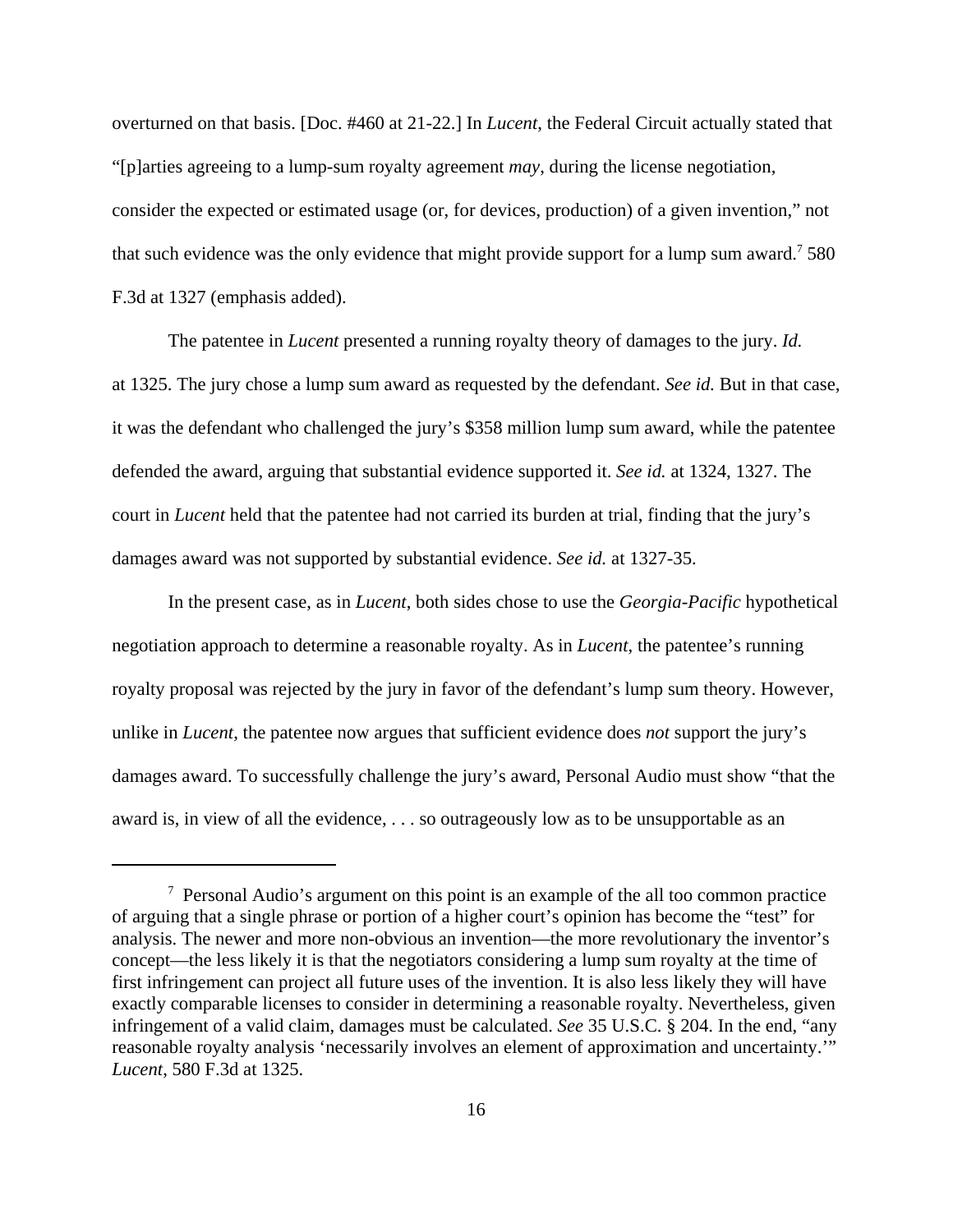estimation of a reasonable royalty." *Spectralytics*, 2011 WL 2307402, at \*7. The court finds that Personal Audio did not offer evidence so convincing or overwhelming that it demonstrates the jury's award was outrageously low.

Personal Audio is correct that Dr. Ugone's lump sum opinion was premised in large part on facts and evidence other than Apple's sales projections for the iPod at the time of the hypothetical negotiation in 2001. However, Dr. Ugone explained that at the time of the hypothetical negotiation, there was uncertainty whether the iPod would be successful in the marketplace. [Trial Tr. at p. 2392, l. 22 to p. 2393, l. 10 ("[Apple] had operating losses in 2001, and there was [a] divergence of opinion . . . about whether [the iPod] would be a commercial success.").] Even Anthony Fadell, the Apple engineer who led the team that designed the first iPod, testified that when the iPod was launched, while he believed the product would be a critical success, he was unsure whether it would be a commercial success. [Trial Tr. p. 1094, l. 6 to p. 1095, l. 10.]

Dr. Ugone testified that Apple would have desired a license that gave it the freedom to introduce new products incorporating the patented technology. [Trial Tr. p. 2349, l. 18 to p. 2350, l. 16.] He stated that such licenses are "not an uncommon license." [Trial Tr. p. 2472, l. 7.] In lieu of sales projections, he based his opinion on other "indicators of value," namely several transactions occurring after the hypothetical negotiation date—the E-Data license, the Diego license, Mr. Logan's sale of a complementary patent, and Mr. Logan's offer to sell the patents-in-suit to Concert Technology. The hypothetical negotiation methodology "permits and often requires" consideration of such "events and facts that occurred thereafter and that could not have been known to or predicted by the hypothesized negotiators." *Fromson v. W. Litho Plate &*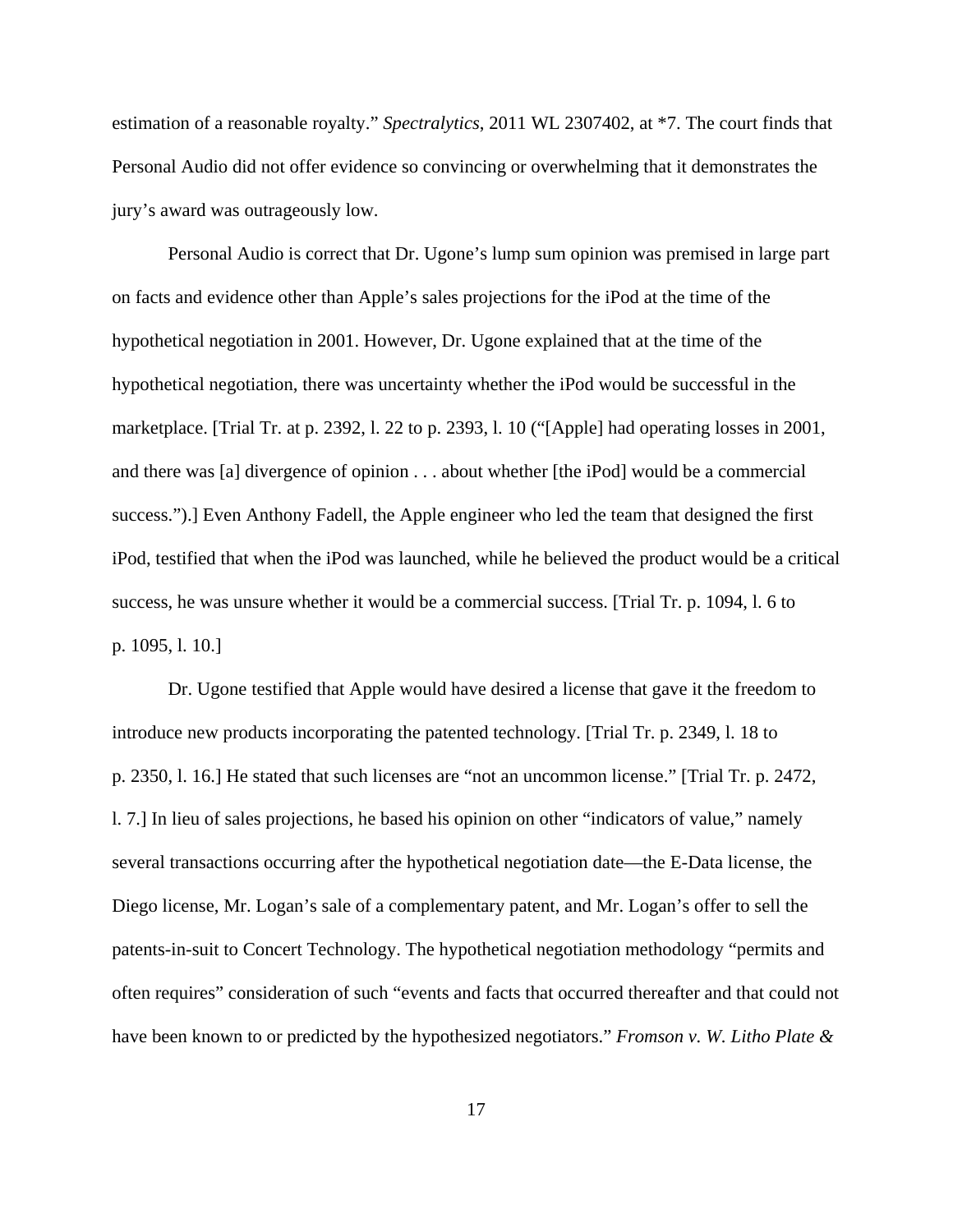*Supply Co.*, 853 F.2d 1568, 1575-76 (Fed. Cir. 1988) (citing *Sinclair Ref. Co. v. Jenkins Petroleum Process Co.*, 289 U.S. 689, 698-99, 53 S. Ct. 736, 739 (1933)), *overruled on other grounds by Knorr-Bremse Systeme Fuer Nutzfahrzeuge GmbH v. Dana Corp.*, 383 F.3d 1337 (Fed. Cir. 2004).

Personal Audio argues that Dr. Ugone's opinion did not take into account Apple's expected use of the patented technology in later versions of the iPod and iOS products that had not been introduced at the time of the 2001 hypothetical negotiation. But Dr. Ugone explained that he did not consider later iPod and iOS product sales to be a proper consideration because the parties to the hypothetical negotiation would have known that those later sales would be driven by contributions made by Apple, such as marketing, the introduction of additional non-patented features, and R&D, rather than by the contribution of the patented technology to the later products. [Trial Tr. p. 2370, l. 22 to p. 2373, l. 5.]

Personal Audio also argues that Apple did not demonstrate that the E-Data and Diego licenses relied upon by Dr. Ugone were sufficiently comparable to the hypothetical negotiation in suit. [*See* Doc. #460 at 23-26.] The court addressed largely identical arguments in its order on Personal Audio's *Daubert* motion concerning Dr. Ugone, finding the E-Data and Diego licenses to be sufficiently comparable for purposes of admissibility. [Doc. #418 at 9-13.] Further, the jury was given detailed instructions on evaluating the comparability of amounts paid under other patent licenses. [*See* Doc. #469 at 34-35.]

In analyzing the sufficiency of the evidence, the court concludes that, even setting aside the E-Data and Diego licenses, the jury could, and should, have given substantial weight to Mr. Logan's 2008 offer to sell the '076 patent and pending '178 application for \$5 million. This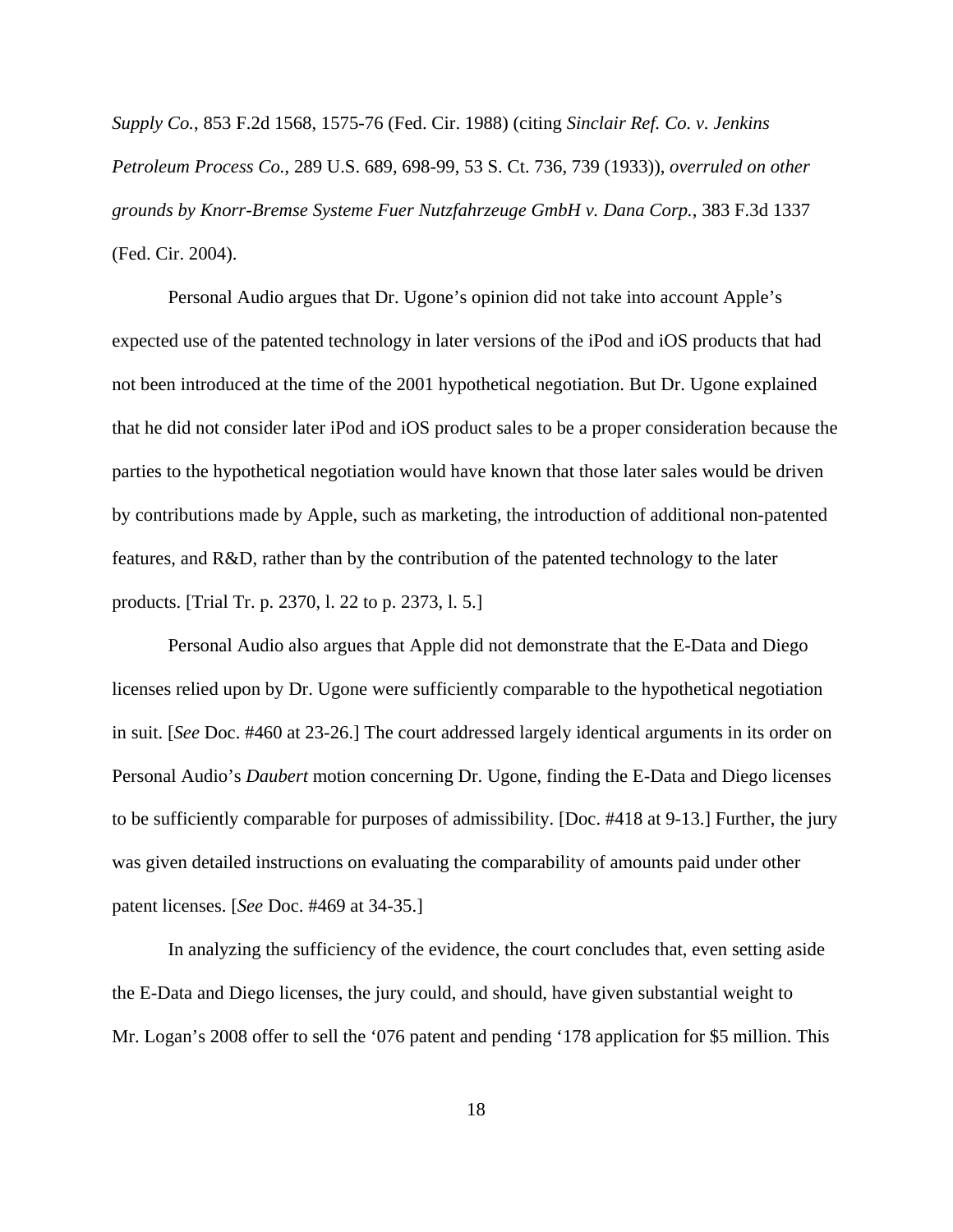was an offer to sell, not merely to license, the actual patents-in-suit, not merely comparable technology. *Cf. Endress Hauser, Inc. v. Hawk Measurement Sys. Pty. Ltd.*, 892 F. Supp. 1123, 1131-32 (S.D. Ind. 1995) (value given in exchange for patent may bear on amount that might have been accepted by prudent patentee engaging in hypothetical negotiation), *aff'd*, 122 F.3d 1040 (Fed. Cir. 1997).

Also important to the court's analysis is the fact that the 2008 offer was made some seven years after the introduction of the first iPod in October 2001. During that seven years, Apple's iPod products became well known, and Apple introduced new generations of the iPod Classic as well as various new models such as the Mini, Nano, and Shuffle, and in 2007, the iPhone and iPod Touch. During this time, the patent holder and Mr. Logan were unable to license the patented technology or to develop a commercial product of their own. The 2008 offer was not made by an inventor who had no opportunity to consider the potential of his invention or who was tricked or forced into accepting a nominal sum before realizing the full value of the patented technology.

Personal Audio asserts that Apple should have presented more evidence to support its lump sum theory of damages; but the burden to prove the amount of damages was on Personal Audio, not Apple. Personal Audio's choice to present only a running royalty theory, and to not even suggest by testimony, cross-examination, or attorney argument an alternative amount for a lump sum award in the event the jury found that to be the appropriate form of royalty, was a bold tactical move. But a patentee who puts on little or no evidence of an appropriate lump sum royalty is not in a good position to complain that the amount awarded by the jury is not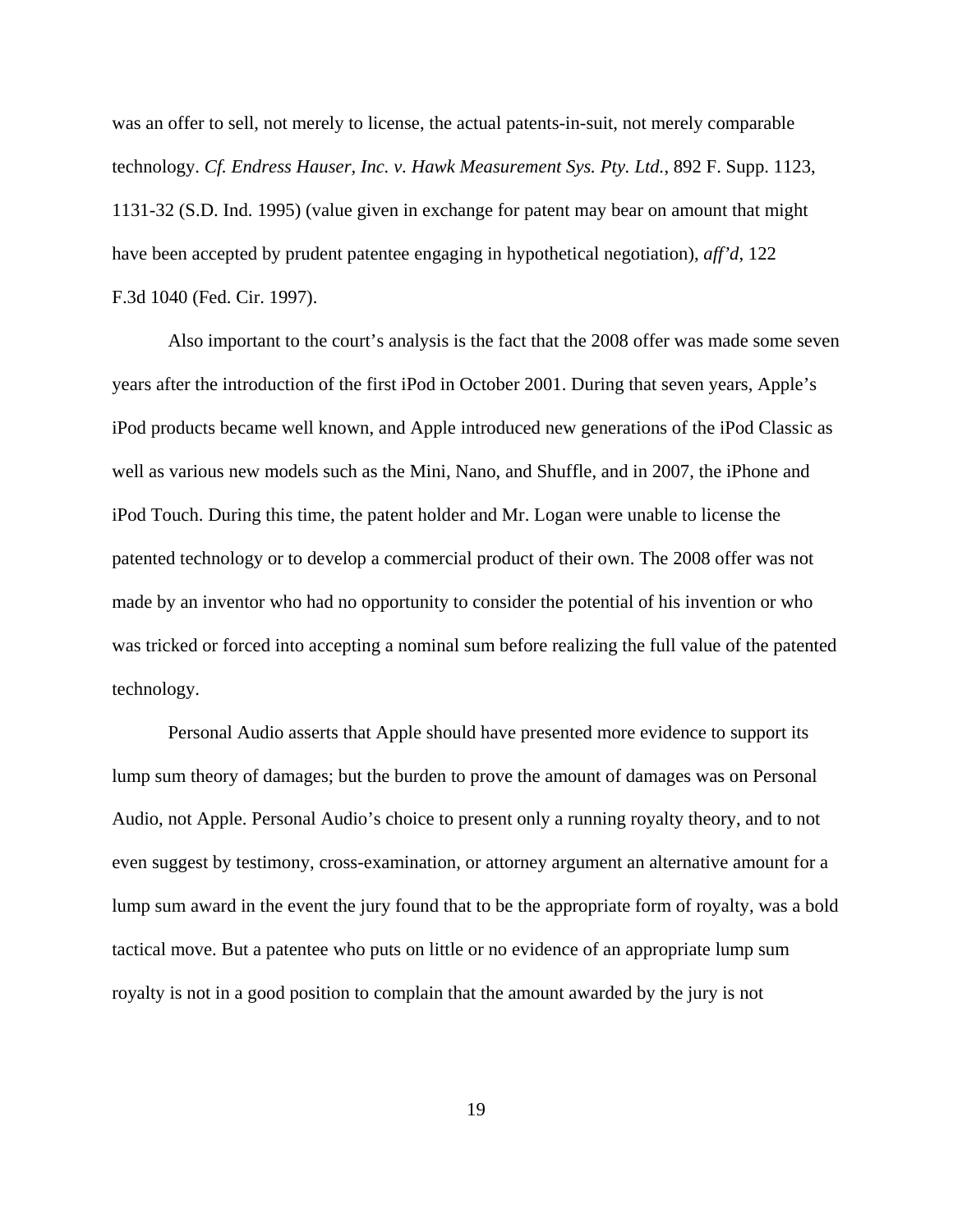reasonable. *See Dow Chem.*, 341 F.3d at 1382. And, the jury may simply have found that Personal Audio's expert, Mr. Nawrocki, lacked credibility.

The court concludes that there was sufficient evidence for the jury to find that at the time of first infringement, the parties would have negotiated a lump sum license, and further concludes that there was sufficient evidence to support the jury's verdict of \$8 million. A lump sum award of \$8 million, giving Apple a fully paid up license that covers all past and future use of the patented technology in Apple products, is adequate compensation and is not so outrageously low as to be unsupportable as an estimation of a reasonable royalty.

### **E. Personal Audio was not unfairly surprised.**

In response to the court's inquiry about separate trials, Apple's letter proposal stated:

All of the relevant licenses in evidence are lump-sum, paid-up licenses that permit the licensee freedom to operate under the licensed patents. Accordingly, Apple will seek a verdict form in each trial that includes a question for an award of a lump sum covering all past and future sales of all accused devices.

[Doc. #480-2 at 6.] Thus, Personal Audio was on notice of Apple's damages position at the time that bifurcation was being considered. There was not a bat-squeak of a suggestion in Personal Audio's letter proposal that holding separate trials on different accused products would be problematic in terms of Apple's argument for a lump sum royalty to cover all past and future product sales.<sup>8</sup> Nor did Personal Audio complain that Apple's lump sum damages position might affect a bifurcated trial during the hearing at which separate trials were ordered.

<sup>&</sup>lt;sup>8</sup> Personal Audio's proposal simply stated that "Apple may argue any . . . damages defense in the second trial, even if substantially the same issue was decided in the first trial." [Doc. #480-3 at 1.]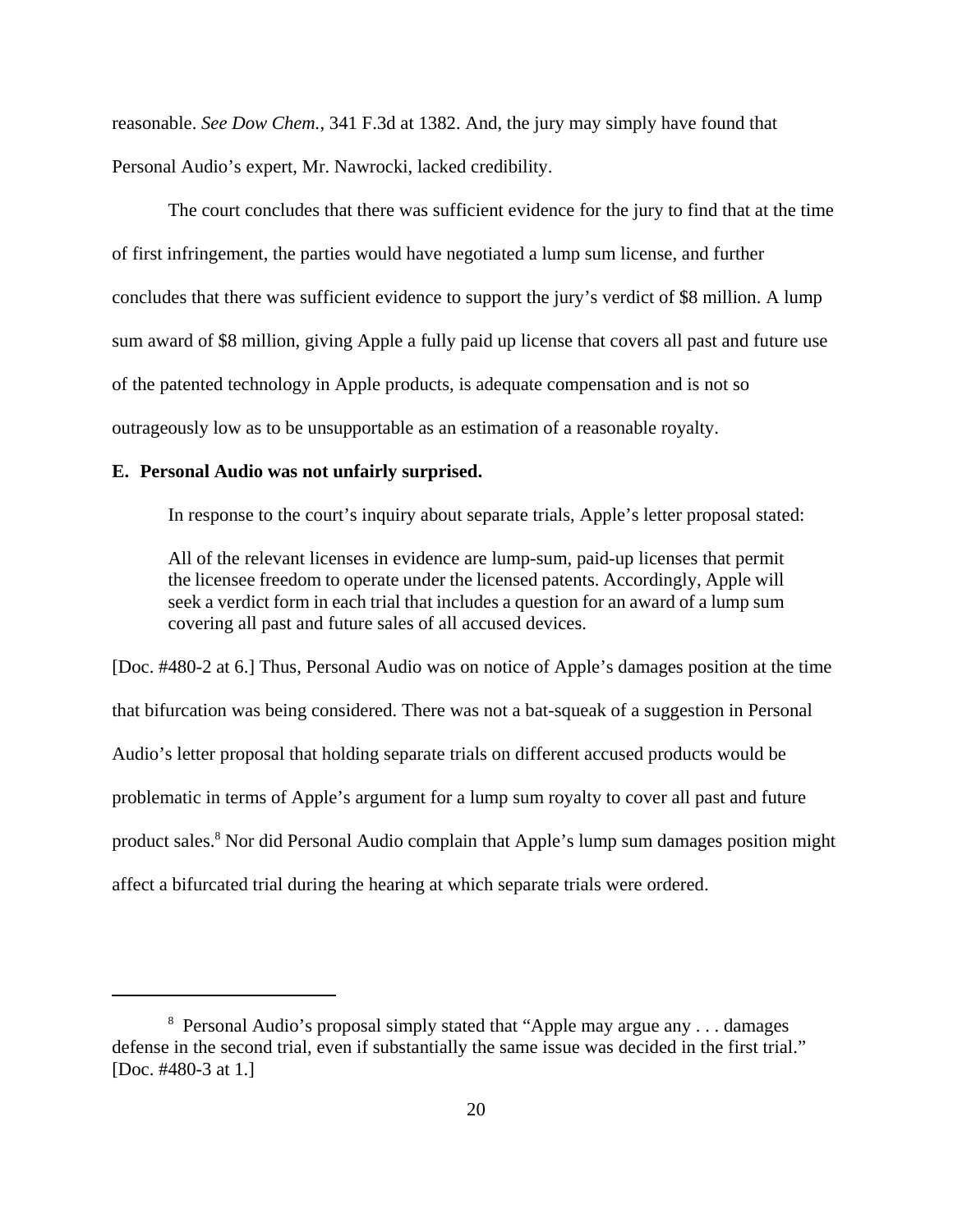At the time the decision to hold separate trials was made, Personal Audio was fully aware of Apple's position on damages. In addition to Apple's statement in its letter proposal to the court, Personal Audio had been in possession of Apple's expert report from Dr. Ugone since November 2010.<sup>9</sup> [*See* Doc. #209 at 1.] Dr. Ugone stated throughout his report his opinion that the parties to the hypothetical negotiation would have agreed to a lump sum payment of no more than \$5 million granting Apple a fully paid up "freedom-to-operate" license. [*See, e.g.*, Ugone Rep. ¶¶ 61, 191, 208, 268.c(ii); *see also* Trial Tr. p. 2782, l. 19 to p. 2783, l. 4.]

Personal Audio argues that "justice and fairness" require that it be allowed to go forward with the second trial addressing the iOS products, or in the alternative that it be granted a new trial on damages. [Doc. #480-1 at 1.] Personal Audio asserts that it was denied the opportunity to present evidence of Apple's sales of the allegedly infringing iOS products. [Doc. #480-1 at 4.] But, as the court stated during trial without contradiction, Personal Audio never even attempted to offer sales projections or other evidence regarding the iOS products or any potential future Apple products that might incorporate the patented technology. [*E.g.*, Trial Tr. p. 2783, ll. 15-17; *id.* at p. 2790, ll. 6-18; *id.* at p. 3261, l. 17 to p. 3262, l. 10; *id.* at p. 3263, ll. 2-8.] Nor did Personal Audio otherwise raise this issue prior to the close of evidence. [*See* Trial Tr. p. 2786, l. 12 to p. 2787, l. 7; *id.* at p. 2790, ll. 6-18.]

Personal Audio justifies its failure to offer the evidence and obtain a ruling by noting that in response to Apple's objection "to all of Personal Audio's exhibits that referenced the iPhone, iPad or iPod Touch products," Personal Audio "agreed that iOS products that were not accused

<sup>&</sup>lt;sup>9</sup> In fact, Personal Audio had already filed a motion to exclude Dr. Ugone's testimony on the basis that Dr. Ugone relied on several non-comparable licenses and transactions in support of his lump sum damages opinion. [Doc. #240, Mot. to Exclude Ugone (filed Dec. 10, 2010).]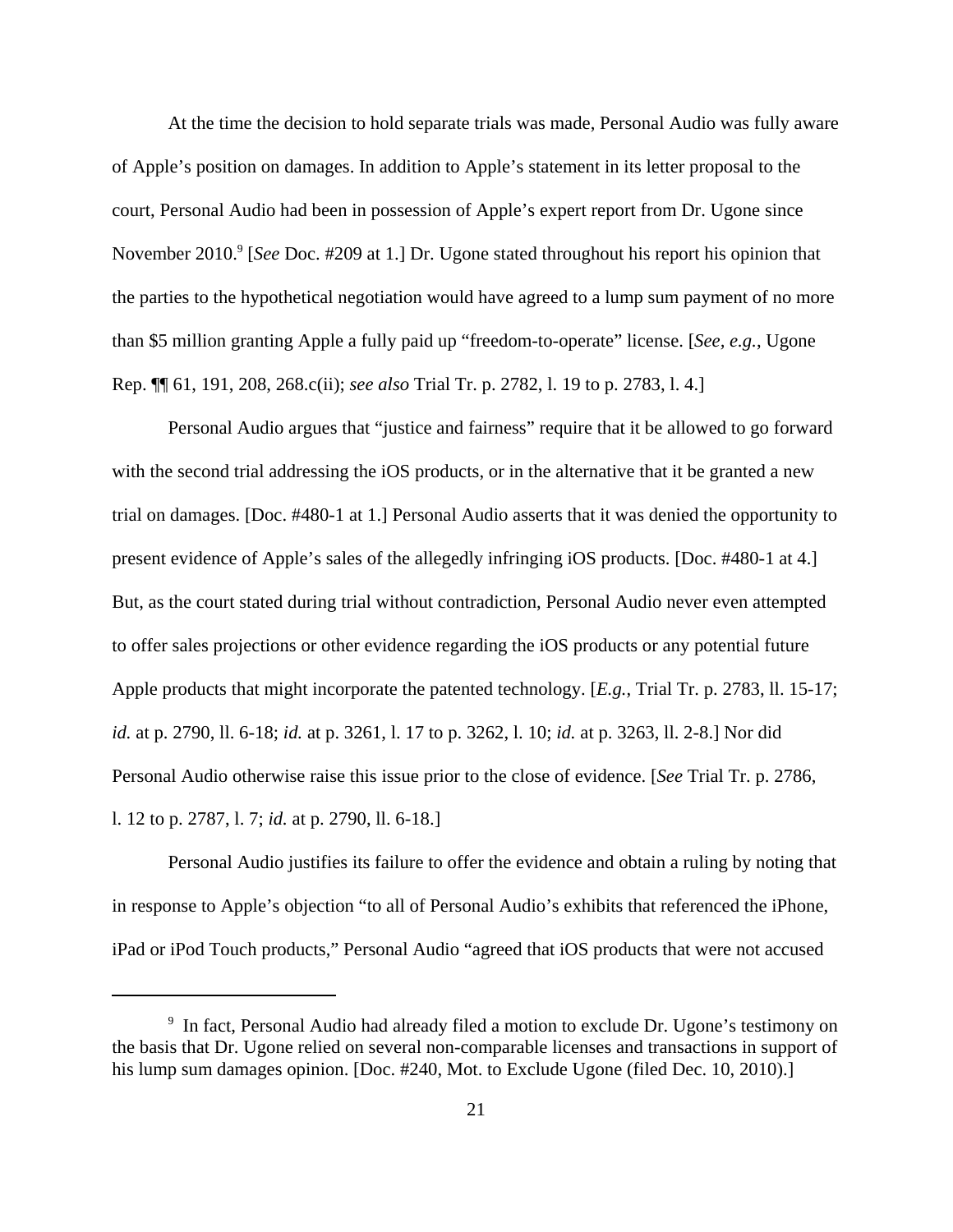in the first trial would 'not be the subject of evidence of infringement or damages.'" [Doc. #480-1 at 4 (citing Doc. #398 at 10).] Personal Audio also states that during trial, in response to objections by Apple, it agreed to redact portions of certain exhibits that referenced the iOS products. [Doc. #480-1 at 4-5.]

However, Personal Audio was under no obligation to make such agreements if it believed iOS exhibits to be relevant evidence. Despite being well aware of Apple's damages position, Personal Audio never attempted to offer the iOS evidence at trial. An exhibit is not normally considered excluded when it has never been offered. *See MCI Commc'ns Servs., Inc. v. Hagan*, 641 F.3d 112, 118 (5th Cir. 2011) (error may not be predicated upon exclusion of evidence unless substance of the evidence was made known to the court by offer); *Injection Research Specialists, Inc. v. Polaris Indus., L.P.*, 168 F.3d 1320, 1998 WL 536585, at \*7 (Fed. Cir. 1998) (unpublished table decision) (exhibit was not considered excluded by district court where defendants had not even offered it into evidence). Personal Audio never attempted to utilize the iOS evidence in support of an alternative opinion by its damages expert regarding the amount of a lump sum award in the event the jury found that a lump sum was the appropriate form of royalty.

 Personal Audio's assertion of lack of fairness and due process after failing to at least offer the iOS exhibits or testimony about future infringement is particularly troubling because the court's position on the effect of a lump sum verdict was clear, and the court twice raised the possibility of reopening evidence with respect to damages. After Personal Audio rested, Apple moved for JMOL on damages, arguing that Mr. Nawrocki had improperly included damages attributable to iTunes in his opinion. [*See* Trial Tr. p. 1869, ll. 3-18; *id.* at p. 1871, l. 14 to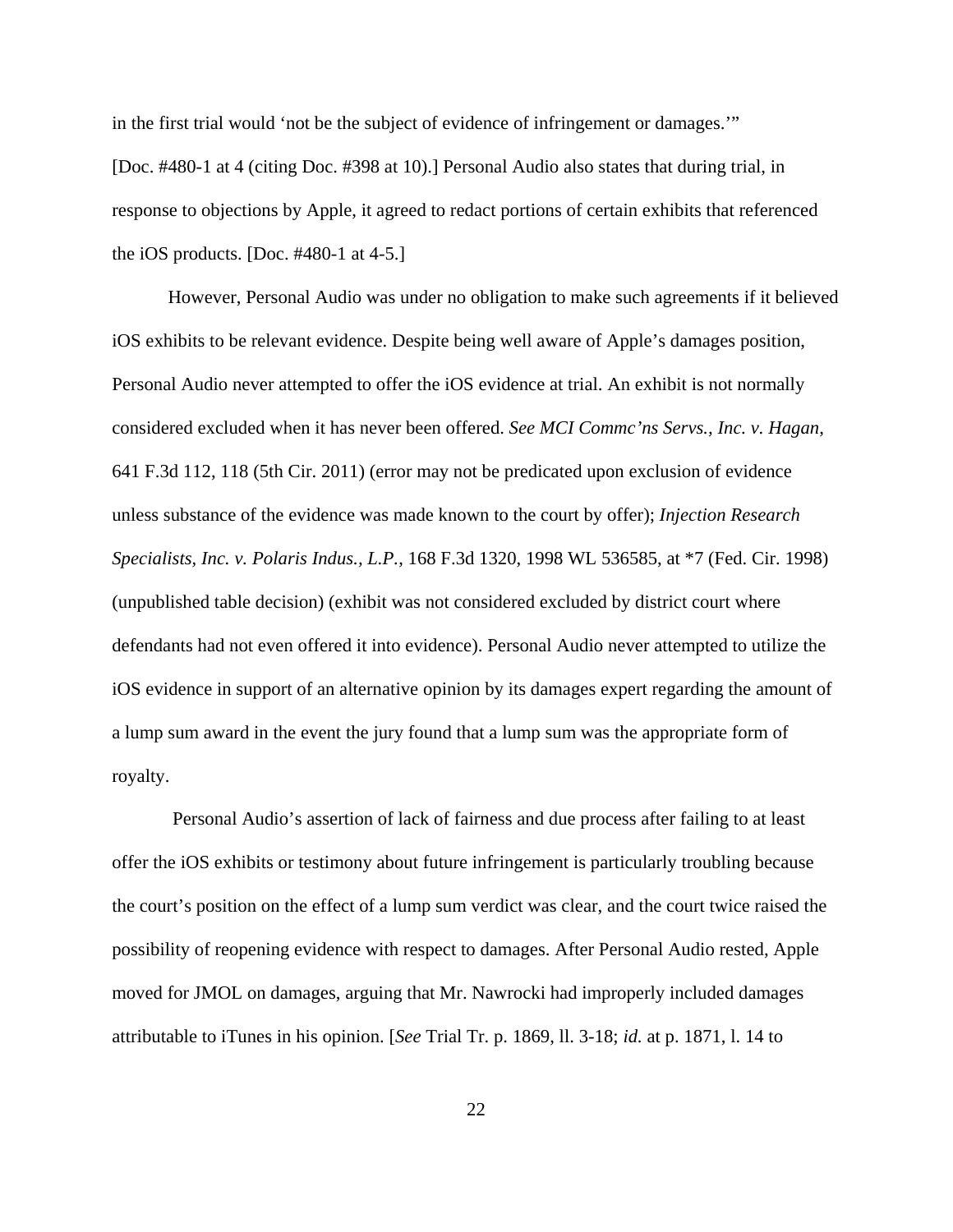p. 1872, l. 3.] The court asked Personal Audio if it was satisfied with the evidence it had presented on damages, and Personal Audio said yes. [Trial Tr. p. 1871, ll. 3-10.]

Then, after Apple rested, Personal Audio moved for JMOL that there was insufficient evidence to support Dr. Ugone's opinion that damages should be in the form of a lump sum "freedom-to-operate" license. [*See* Trial Tr. p. 2566, l. 15 to p. 2571, l. 8.] Personal Audio argued that any lump sum license awarded should not extend beyond the specific products tried in the first trial. [*See* Trial Tr. p. 2570, l. 22 to p. 2571, l. 8.] After questioning Personal Audio's counsel regarding the legal authority for the motion [Trial Tr. p. 2564, l. 2 to p. 2571, l. 8], the court stated: "I am going to deny JMOL on lump sum, I mean, unless you're going to ask to reopen at this point based on some flaw that's just been pointed out" [Trial Tr. p. 2571, ll. 16-19]. Normally it would be the defendant asking to reopen at this point; however, nothing

stopped Personal Audio from making a request to reopen, and Personal Audio subsequently put on additional testimony regarding infringement and invalidity without ever attempting to fill in or supplement its damages evidence.

Personal Audio could, and should, have raised this issue at the time the decision to bifurcate was made, or at the very least offered evidence on the iOS products prior to closing.<sup>10</sup> *Phillip M. Adams & Assocs., LLC v. Winbond Elecs. Corp.*, No. , 2010 WL 3448611, at \*1

<sup>&</sup>lt;sup>10</sup> The only hint that Personal Audio gave regarding this issue prior to trial was in the parties' joint proposed jury instructions, in which Personal Audio objected to Apple's proposed lump sum instruction. [Doc. #410 at 27 n.30 ("Any suggestion that a damages award applies to unaccused products is improper and violates Personal Audio's due process rights.").] But this objection did not specify *why* a lump sum award would violate due process, or that it would be unfair to enter such an award without allowing Personal Audio to introduce evidence regarding the iOS products. Personal Audio did not file any motion on the issue or otherwise bring the issue to the court's attention prior to the verdict, and never attempted to offer such iOS evidence during trial.